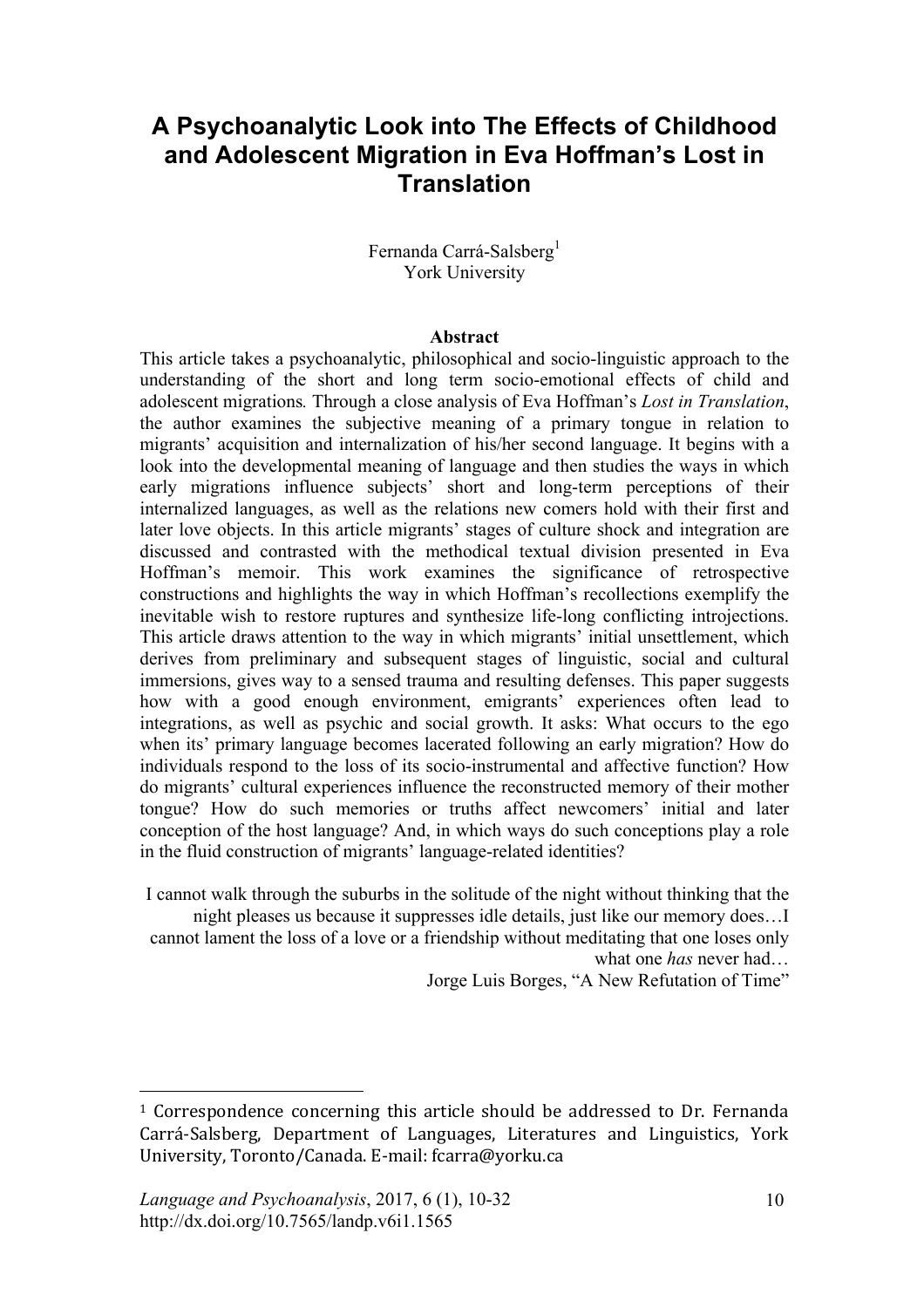# **Introduction**

When reading language related accounts written by migrants, I am often left with the assumption that no matter how different symbolic codes may be, or how dissimilar circumstances that infringe upon each subject and language are, within varying perceptual degrees, all lived symbolic codes are universal in their dichotomized effects upon their users. As seen with many language related memoirs, and as I will soon discuss with Hoffman's text, an acquired language has both the intrinsic ability to release a sense of liberation, and expose an inexplicable trace of otherness within the self.

In a round-table discussion published in *The Ear of the Other,* Claude Lévesque addresses Jacques Derrida (1985) when describing his attachment to Quebecois, his primary tongue, as one that is impossible to appropriate. By reading the claims posed by this speaker, one can deduce that his connection with his mother tongue is affected by the gap that exists between the ideal and real perceptions he holds with regards to a primary language. Lévesque begins to construct his argument by giving voice to projected idealizations and corresponding beliefs. According to this speaker, a mother tongue should represent:

…a dream of fusion with the mother, with a tongue that is like the mother, that is

nearest at hand, nourishing, and reassuring. It is a dream to be at last joined in body

with the mother tongue, to recognize himself in her who would recognize him, with

the transparency, spontaneity, and truth of origins, without any risk, contamination,

or domination. (p. 143)

This speaker describes his libidinized conception of a primary language as the object that should evoke the wholeness, safety and nurturance of a caring mother. We may suggest that through this illustration Lévesque offers a model of a mother tongue, which, as asserted by Akhtar (1995), "is a link to the earliest maternal imago" (p. 1069). Even though we understand that a primary tongue is an element that traces back to our origins, to our early beginnings and thus to times of dependency, need for love and fear of loss, we notice that Lévesque's dream of being as one with a highly romanticized object, creates a tension. For this speaker, the fantasized image of his mother tongue leads to a dichotomy or splitting that takes his claim to opposing grounds: from the comfort of love, reassurance, recognition and belonging, and to the clash of disappointment and alienation.

In his address Lévesque speaks to the incompatibility that exists between a desired image and the politics that shapes his colonized language. According to this speaker, in actuality, Quebecois is a tongue that is felt as "incomplete", as a "translation language", as a symbolic code that is "not purely French", "an irreducible other" (p. 143). What matters most to this article's discussion is that through a discourse that describes the particularities that embrace his symbolic code of meanings, this speaker taps into a universal aspect of language by addressing a singularity that informs all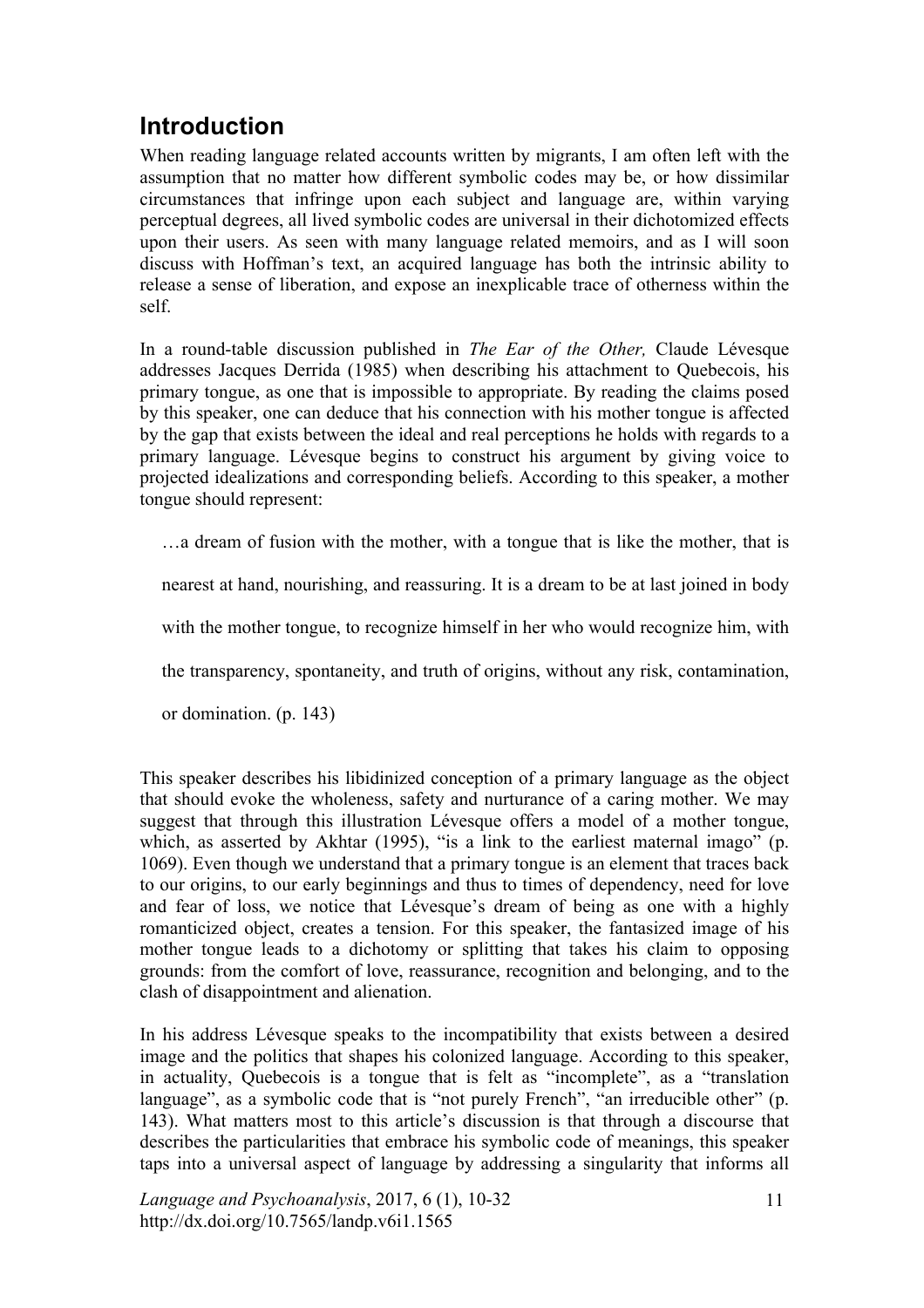speech, regardless of socio-political and/or personal circumstances. Lévesque epitomizes the perception of a natural, and yet impossible illusion and an ongoing human need that together give way to a sensed otherness. The incompatibility of his idealizations yields to perceptions of incompleteness and inner estrangement, to insights that knowingly and/or unknowingly dwell within all tongues.

With a focus on the relation between language and the unconscious, one may suggest that Lévesque's utterance, at least in part, embodies the anxieties that stem from an unfulfilled, deep-rooted desire. Levésque both addresses and testifies to an emotion that can be easily annexed to what Freud (2002) called an "oceanic feeling": "a feeling of something limitless, unbounded…a purely subjective fact…a feeling…of being indissolubly bond up with and belonging to a world outside of oneself" (pp. 3-4). The oceanic feeling is a perception that Freud linked to religion and to subjects' universal need to belong, to feel protected and loved. It appears that Lévesque's words pronounce this very dream. His words express an inner desire that rests within the illusion of being adjoined to a transitional language that relates to, while signifying, a libidinal world which is part and yet outside of the self.

In view of Lévesque's argument, Derrida replies by stating that although the Quebecois language's political circumstance is singular "…not one of us is like a fish in water in the language he or she is speaking…it would be amusing to analyze the complexity, the internal translation to which our bodies are continuously submitting here, at this moment" (p. 146).

In his response Derrida refers to the otherness that erupts through our use of language and through the hopeless attempts to translate and therefore make sense of the poorly understood feelings that become symbolized and entrenched within the essence of a symbolic code. Through his brief response, Derrida highlights the conscious limitations of language and the inner estrangement that taints while highlighting speakers' irreducible perceptions. He denotes an impossible attempt to translate by signifying that language is marked by misrecognized anxieties, masked and unmasked desires, conflicts, defenses, imprints and, correspondingly, repetitions.

As seen with Lévesque and Derrida, the otherness that rises through language often gestures to a sense of strangeness within the self, to an inescapable feeling that erupts through subjects' "distinctive accents" (Bakhtin, 1981, p. 5), such a feeling may come to the conscious surface by means of words and symbolizations that are carried through a lived tongue and, in agreement with Felman (1987), born from within a poorly understood unconscious (p. 105). What becomes, in my opinion, puzzling about such a perceptual definition of language is its sharp contrast to many migrants' memories of their primary tongue. If language uproots while exposing the otherness within the self, why do migrants' memory of their primary language offer its subjects a returned sense of wholeness? Why do individuals experience melancholia from a primary language's instrumental loss? Why may a sense of guilt rise in place of its replacement? Finally, how can the memory of a primary tongue, of a language that can no longer offer its speaker a subject position within the wider, host speaking community, shed light on an immigrant's post-traumatic reality?

Language dwells within and becomes ingrained as an intricate part of subjects' conscious and unconscious realities. Migrants' descriptions of their affective relation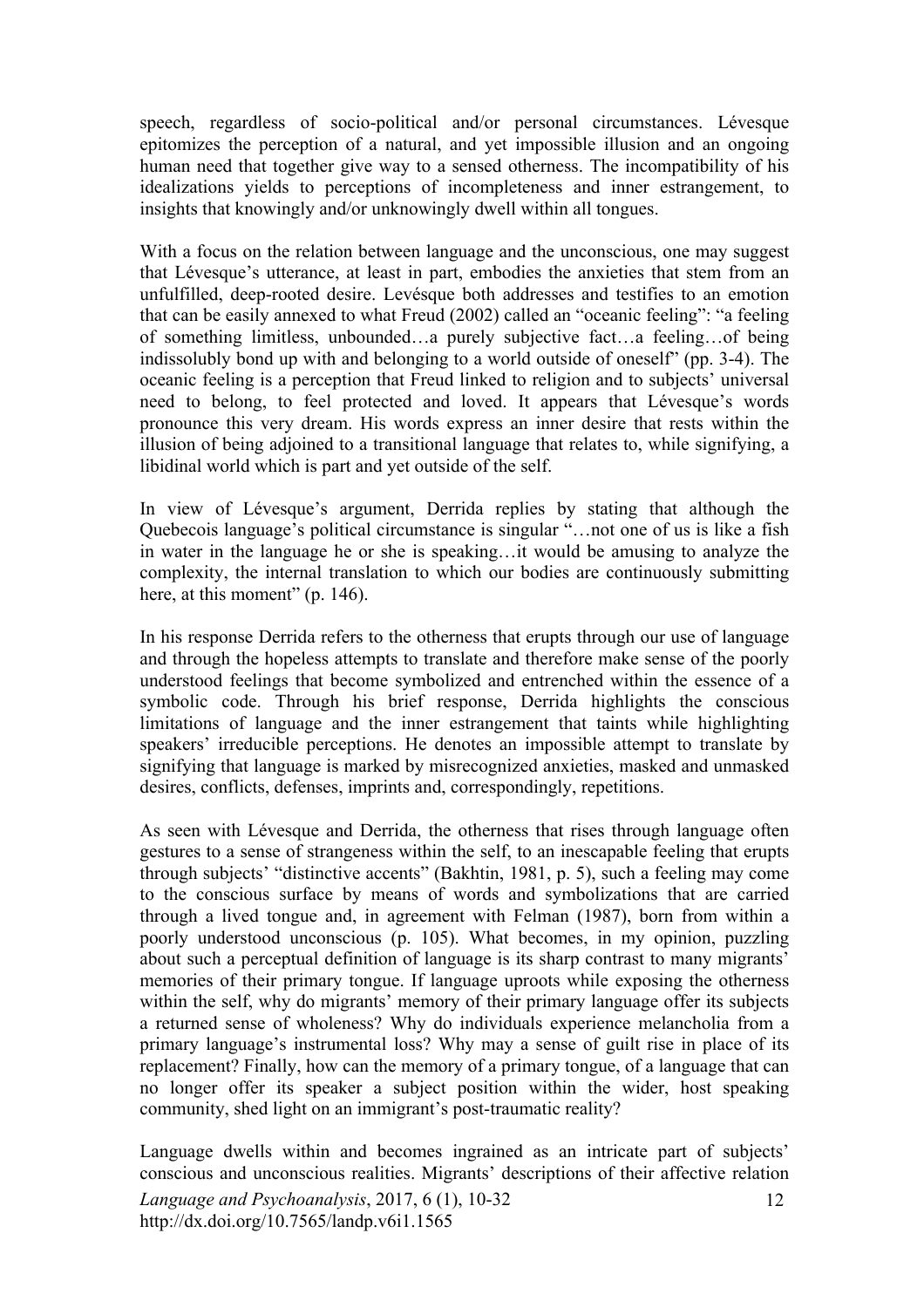to their primary and later languages may thus be best elucidated through an analysis of the perceived, personal changes that result from immersions within a host-foreign language and culture. Accordingly, through the analysis of Eva Hoffman's *Lost in Translation: A Life in a New Language* this study looks into the ways in which the psychological becomes integrated with language learning. I examine the way in which the shock, crises, defenses and overall dilemmas associated with early migrations become part of subjects' transformational experiences within—and outside of—their language(s).

### *Analyzing Salient Socio-Linguistic Patterns within Monolingual Newcomers in Eva Hoffman's "Lost in Translation"*

In this classic immigrant memoir, Hoffman offers her readers a glimpse of perceptual experiences of a life that, since the age of thirteen, has been lived between languages. Her text can be defined as a proclamation of a migrant's struggles, a need to belong, to translate and to grasp a sense of social and psychic integration. It is a testimony of linguistic estrangement, loss, internal and social dislocation. Hoffman's text is a manifestation of culture and language shock and a newcomer's need for mourning. Her main themes typify the early experiences that are often conveyed by monolingual newcomers. Towards the end of her memoir, moreover, Hoffman's narrative focuses on occurrences perceived twenty years following her socio-geographic and linguistic relocation. She transitions into a statement of long-term change, creativity, dialogic acceptance and ensuing personal rebirth.

In a memoir written at least thirty years following her emigration from Poland<sup>2</sup>, Hoffman separates her avid recollections into three sections that highlight the psycho, social and linguistic stages of her journey. Against the text's structural format, and for reasons I will eventually address, I first examine the retrospective core of Hoffman's perceived experiences, and then move onto the two remaining parts of her memoir. I thus begin with an analysis of her second section entitled *Exile*, continue with section one, *Lost Paradise*, and then examine the descriptions provided under *New Life*, which is the last segment of Hoffman's self-narrative.

### *The Vicissitudes of Migration: Identity and Relations of Power within Language in Eva Hoffman's "Exile"*

I have no map of experience before me, not even the usual adolescent kind…I don't

know what one can love here, what one can take into oneself as home – and later,

when the dams of envy burst open again, I am most jealous of those who, in

America, have had a sense of place. (p. 159)

http://dx.doi.org/10.7565/landp.v6i1.1565

*Language and Psychoanalysis*, 2017, 6 (1), 10-32 13 <sup>2</sup> Lost in Translation was first published in 1989. As explained under *Paradise*, she departed from Gdynia, Poland to British Columbia, Canada in 1959 (p. 3).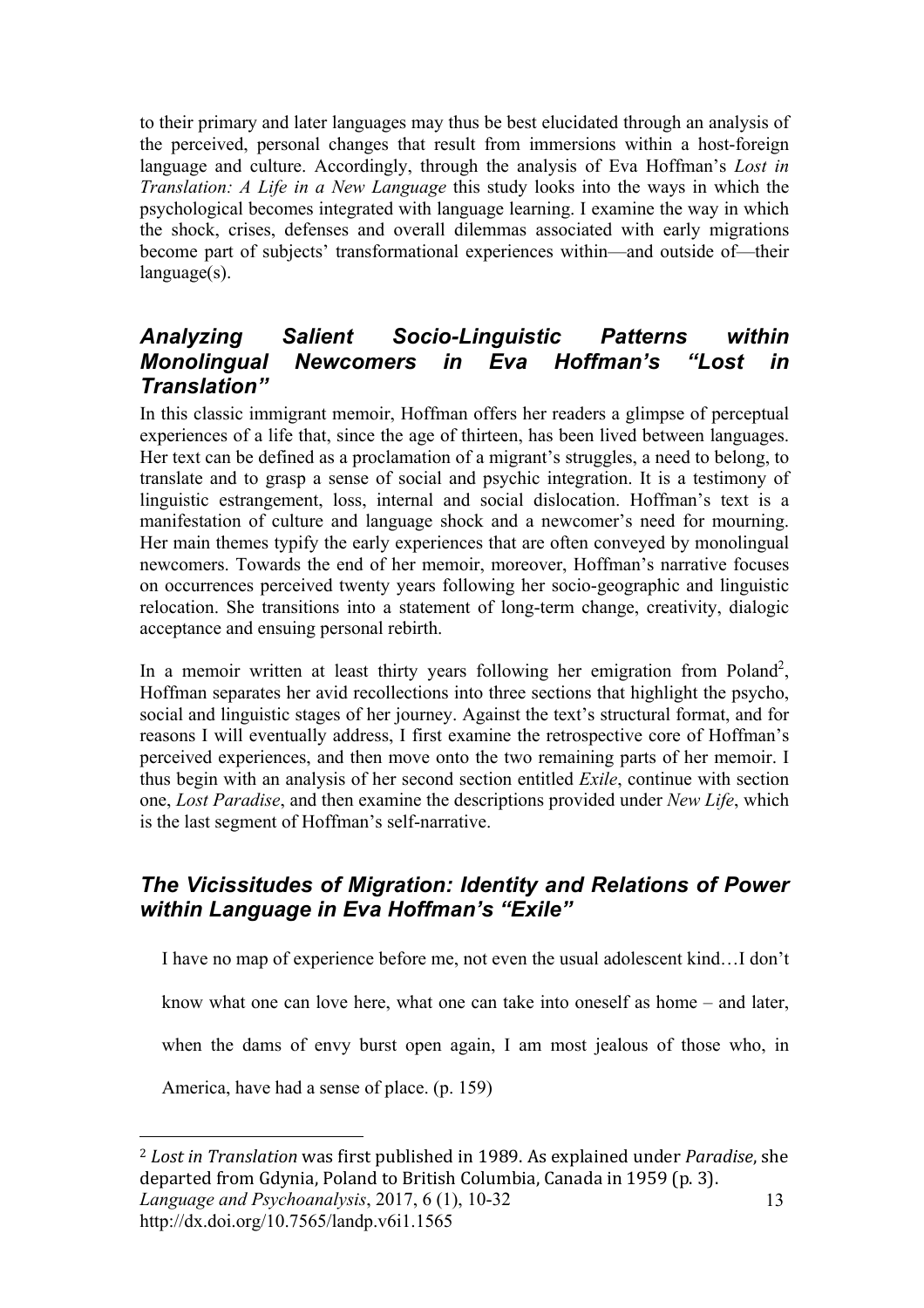In a September 2012 conference titled *Strange Lands: Location and Dislocation: The Immigrant Experience*, Salman Akhtar shared his notion of migration by drawing upon psychoanalytic theory, his clinical work and his personal experiences and understandings as a migrant and analysand. This speaker's discussion focused on the subjective aspects of relocations and on the effects and complexity of the psychosocial processes that are inherent to migration. A significant observation shared by this speaker involved the correlation between migration and emotional crisis. Specifically, this psychoanalyst and psychiatrist stated that: "no matter how smooth the transition from one country and culture to another may seem, all migrations infringe upon subjects a cumulative trauma" (Akhtar 2012).

Interrelated with this assertion, Akhtar explained that: "despite skin colour, subjects' differences are not so different at all when we focus on our human needs and problems". Regardless of demographics, personal and shared histories, and juxtaposed push and pull factors that may have resulted in subjects' short or long-term sociogeographical move, all subjects are equal in their basic requirement for safety, identifications, love and temporal continuity. Akhtar suggested that the interruption of these needs poses a threat to the migrated subject, resulting in an array of anxieties and, correspondingly, in the ego's development of defenses or psychical responses, which, at least initially, destabilize subjects' inner and social worlds.

When studying current migrations to Canada and to the United States, we may consider physical safety to be part of the one universal need that is uncompromised upon migrants' socio-geographic relocation to either host country. However, as I will soon address, by becoming immersed within a host-foreign language and culture, migrants' identifications become challenged and significant libidinal relations and sense of temporal continuity become interrupted. Thus, even though physical safety is either unhampered or, in some cases, improved, during the initial stages of immersion monolingual emigrants undergo successive crises and resulting anxieties that inevitably threaten their wellbeing and sense of psycho-emotional safety.

With Hoffman's memoir, we notice recurrent themes that parallel those described in other phenomenological self-narratives on immigration. If we commence with migration's implication for language, for example, we see its congruent effect on the self. We understand that a lived symbolic code is conditioned by, and representative of, individuals' socio-affective histories. It is the vehicle that connects the self to a third space: to a conscious-unconscious area of experiencing, in which subjects' inner and social historical worlds collide. Our language thus becomes a space driven by object relations, unknown, dialectical and opposing desires, needs, transferences. It is a fertile ground for ongoing and often unwanted repetitions. Similarly, and as explained by Britzman (2006), our third space, which is for the most part governed by language, is an area of inevitable introjections and projections, where subjects knowingly and unknowingly respond to others as others respond to them (pp. 42-44, p. 49).

With Britzman's conceptualization of the third space we can comfortably say that such terrain is an area in which subjects' "I" becomes ontologically formed, where individuals experience, borrowing from Lacan (1977), the deceptiveness of language<sup>3</sup>,

*Language and Psychoanalysis*, 2017, 6 (1), 10-32 http://dx.doi.org/10.7565/landp.v6i1.1565 14 <sup>3</sup> This description of language is taken from Claire Kramsch, who quotes Lacan's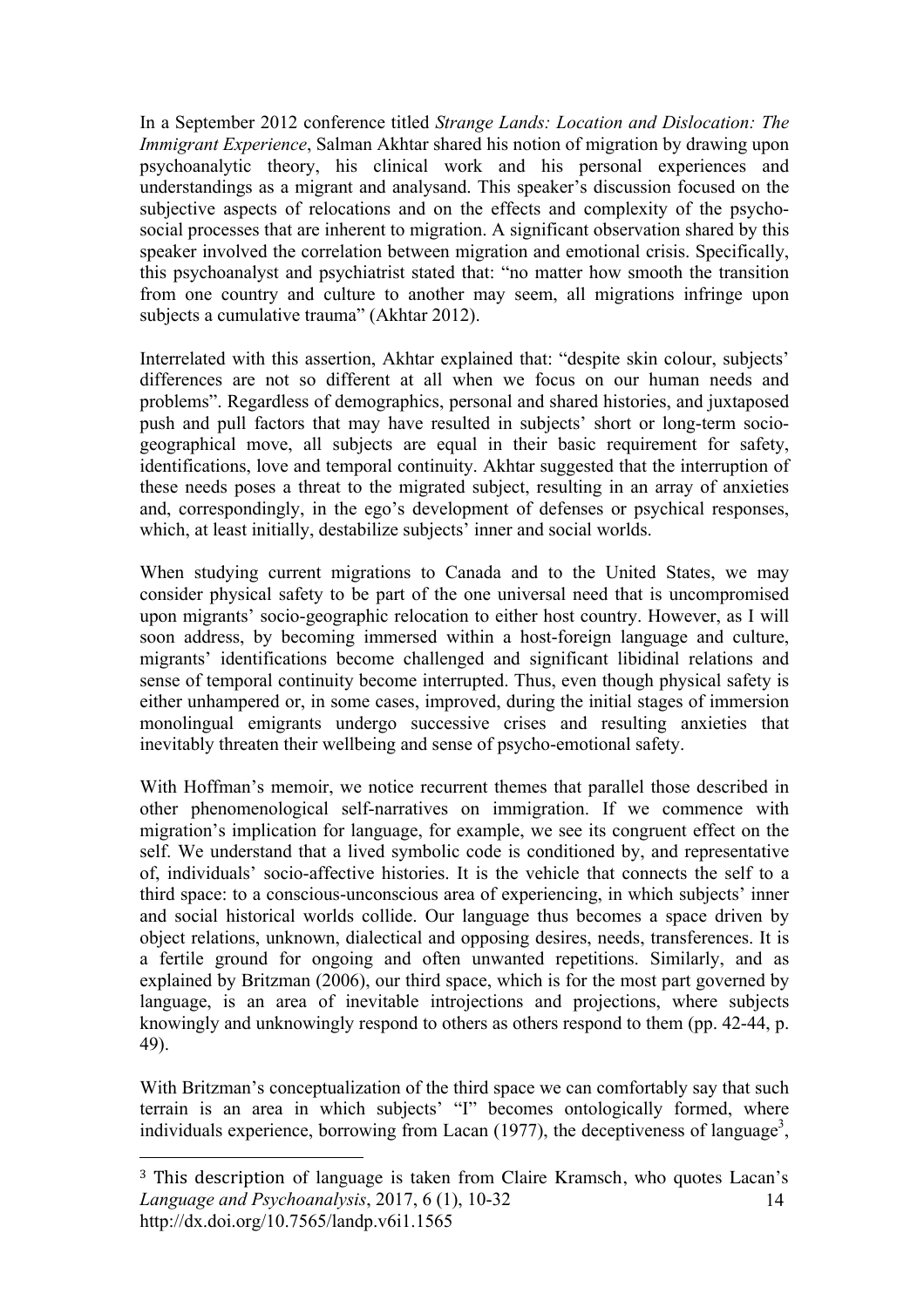the estrangement that often becomes unveiled through self-other relations and by means of understandings and misunderstandings rooted from within the complexity of our divided selves. Through the interpersonal 'give, respond and take', the imago of the individual's reality-evoking subjectivity emerges, a subjectivity that is directly and indirectly built and contained within one's language.

Understanding the "omnipresence of language" (Derrida, 1996, p. xx) and its significance to self-other relations and to the formation and representation of the self leads us to ask what occurs to the ego when one's mother tongue becomes lacerated? How do individuals respond to the loss of its social and epistemological function? How do monolingual newcomers react when faced with an abrupt shift in their sociocognitive reality, social positioning and resulting sense of self?

In *Lost in Translation*, Hoffman recollects her formal socialization during her initial moments within the public Canadian school system. She describes how, through her interactions with classmates and teachers, she felt that her heritage culture was incompatible with that of the host community. As her previous notions of herself and others became challenged, she recalls feeling overcome by uncertainty and inhibition. This is evident in "Exile" where she writes: "Since in Poland I was considered a pretty young girl, this requires a basic revision of my self-image. But there's no doubt about it; after the passage across the Atlantic, I've emerged as less attractive, less graceful, less desirable" (p. 109).

From a post-structural perspective we can argue that all identities are fluid, multiple, constantly moving, changing and often conflicting. Yet we cannot ignore how the sudden change in identity experienced by migrants within all—or most—aspects of their lives makes them feel disoriented. In addition, newcomers feel othered by the lack of understanding of the language and of the cultural rules that govern their newly imposed reality. Their sensed crisis relates to the fact that the continuity of their subjectivity, of their relation to their maternal imago—which is tied to their heritage language and culture- become challenged, demoted and perceptually lost within an unattainable past.

Central to this paper is how Hoffman's memoir links descriptions of recalled emotional despair with existing theories in applied linguistics and psychoanalysis. Her illustrated occurrences, for example, are concurrent with Brown's second stage of culture shock<sup>4</sup> in which, as quoted by Block (2007) in *Second Language Identities*, "the individual feels the intrusion of cultural differences into his or her image and security" (cited by Block, p. 60). In *Lost in Translation*, Hoffman not only gives voice to the crises that rise from experiencing a sense of not belonging within a newly imposed environment, she also expresses the manner in which the sudden introduction to an unwelcomed reality triggers an alienating sense of self-estrangement.

essay: *The Mirror Stage as Formation of the I* (Kramsch, 2009, pp. 94-95).

<sup>&</sup>lt;sup>4</sup> Brown's first stage, that of "elation or euphoria over the newness of her surroundings" (p. 132), is not described by Hoffman through her illustrations. Instead, Hoffman's emphasis is on the pain and loss that stemmed from having been forced to migrate. I assume that the lack of association with this initial stage provided by Brown may relate to the writer's anticipatory/ depressive feelings of exile, which permeated her recollections related to her arrival.

*Language and Psychoanalysis*, 2017, 6 (1), 10-32 http://dx.doi.org/10.7565/landp.v6i1.1565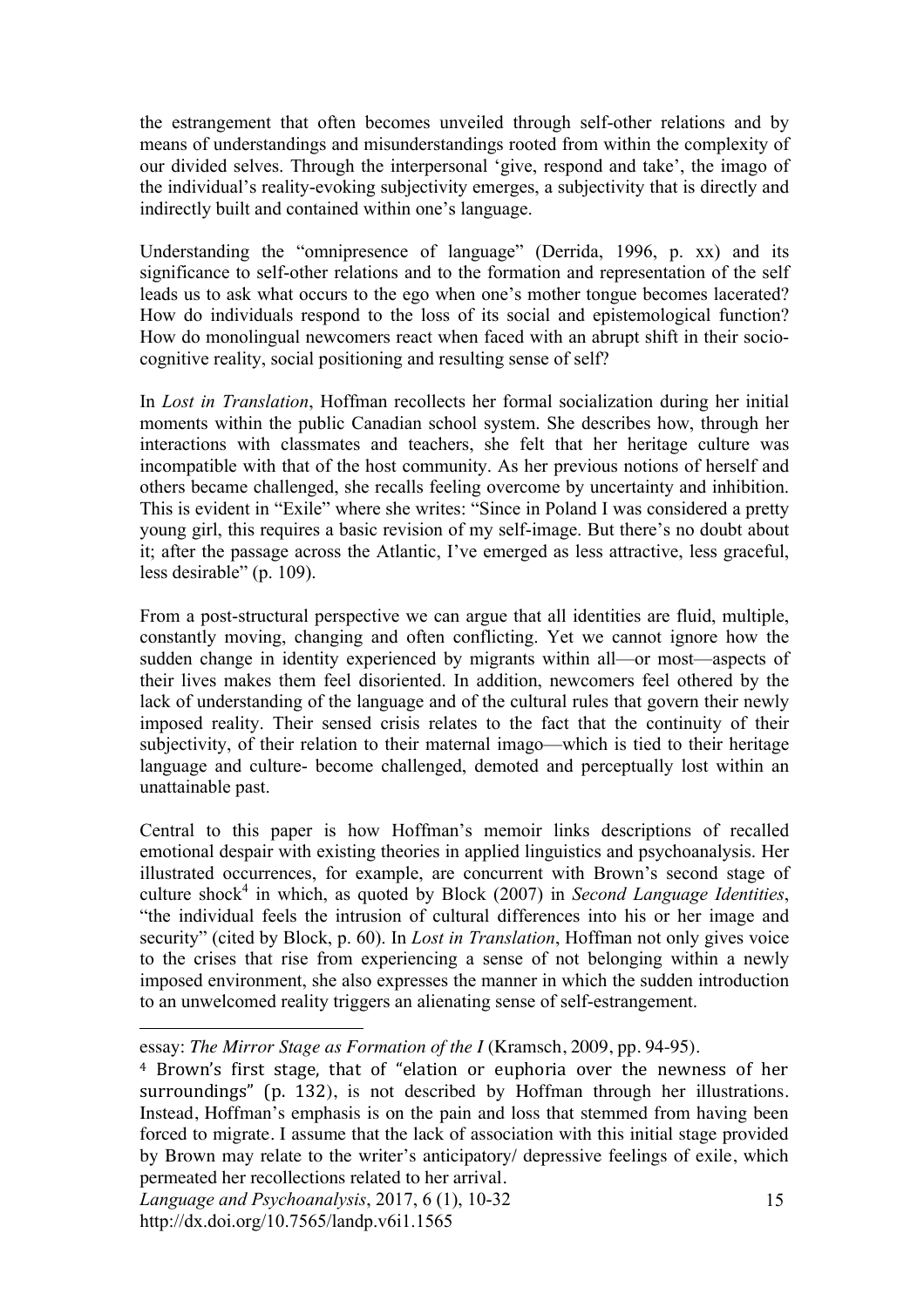In addition, the recollections of the preliminary stage of her host-foreign immersion substantiate the relationship that exists between language, thought and our bodies. She recounts how being a non-proficient host-language speaker—and therefore feeling as an outsider- affected how she saw herself and interpreted other's response to her presence:

Because I am not heard, I feel I'm not seen. My words often seem to baffle others.

They are inappropriate, or forced, or just plain incomprehensible. People look at me with puzzlement...the matte look in their eyes as they listen to me cancels my face, flattens my features…I can't feel how my face lights up from inside; I don't feel from others the reflected movement of its expressions, its living speech. People look past me as we speak. What do I look like here? Imperceptible, I think; impalpable, neutral, faceless. (Hoffman,1990, p. 147)

In agreement with Kramsch (2009), trying to embody another language alters the learner's reflexive view of the self (p. 5). Hoffman's quote also attests to how our language, the manner in which an individual sounds and how s/he is able to express her or himself "grounds the subject's social existence" (Bohórquez, 2008, p. 49). For Hoffman, not only is the language or her emotional make-up inadequate as a form of expression within her newfound reality, but her attempts at translating herself within a foreign tongue triggers her sense of being in a state of cumulative crises. Such state, moreover, makes her feel that her new language and reality suddenly estranges her from her past known self.

Furthermore, Hoffman's description marks a discernible association between language and Winnicott's (2005) psychoanalytic theory on the development of an organized personality, as well as, quoting from Hoffman's autobiography: "language as a class signifier" (p.123). Winnicott argues that individuals are affected by dynamic interactions with the other. As proposed in *Playing and Reality*, the existence of the self is postulated by having details reflected back (pp. 82-83). For Hoffman, the sensed inappropriateness of her speech, her lack in host linguistic proficiency and resulting lack in spontaneity became etiological factors that fed into the phenomenology of her physical and psycho-emotional perceptions 5 . Evidently, the vicissitudes imposed by

*Language and Psychoanalysis*, 2017, 6 (1), 10-32 http://dx.doi.org/10.7565/landp.v6i1.1565 16 <sup>5</sup> The emphasis on the emotionality of second language learning is evident in well-known articles on language socialization. It is read, for example in the works of Guiora (1972), Brown (1973) and, most recently, Block (2007). These researchers highlight that for young migrants there is a relation between language acquisition, native-like pronunciation and speakers' transformation within the second language (Guiora, 1972, pp. 421-422; Brown, 1980, pp. 53-54; Block, 2009, pp. 51-52). This stage of language acquisition, however, is one that follows subjects' preliminary natural—resistance and rejection of their new reality within a new language. As seen here with Hoffman, prior to the acquisition and internalization of the host language,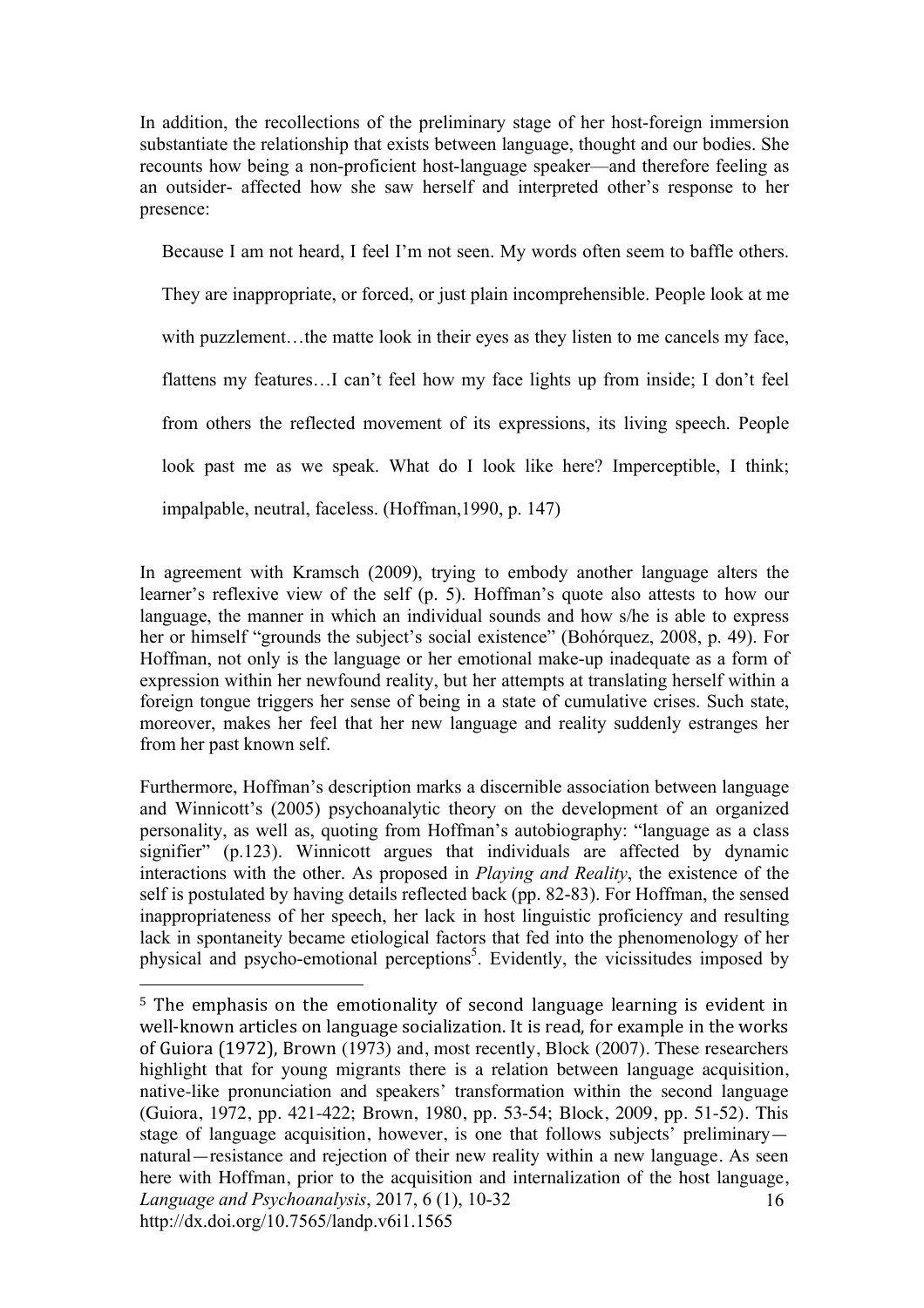Hoffman's recalled reality became internalized. Such an internalization, moreover, came into conflict with her pre-migrational introjections and, consequently, with her subjective disorientation.

Hoffman's memoir also describes how language, knowingly and unknowingly, classifies the speaker. In her text, the retrospective rationalization of her reality reads as follows:

Sociolinguists might say that I receive these language messages as class signals,

that I associate the sound of correctness with the social status of the speaker. In

part, this is undoubtly true…I know that language will be a crucial instrument, that

I can overcome the stigma of my marginality, the weight of presumption against

me, only if the reassuring right sounds come out of my mouth…Yes, speech is a

class signifier. (p.123)

With Hoffman's words we cannot overlook Foucault's post-structural view on language and power. As a young migrant, Hoffman is caught within an invisible framework that is communicatively produced: one that gives native speakers an upperhand, while diminishing subjects with lower language proficiencies. Following the newcomer's initial rejection of the language and culture that places her at a disadvantage, a common response is the host-language learner's aggression and desire to absorb and even master the language that is directly linked to her subjectivization.

# **Migration and the Epistemological Internalization of Language**

Based on my own memories as a new migrant, what adds to a newcomer's cumulative trauma is the emigrant's eventual realization of the emptiness caused by her primary language's eventual loss of internal meaning. During the initial stages of hostlanguage exposure, the emigrant's primary language, aside from losing its emotive function, becomes disconnected from the migrant's new social reality, an interruption that creates an unquestionable sense of internal void. As discussed by Hoffman, when an individual's first language no longer corresponds to her social reality, the consistency of its inner significance also becomes lost. This is a period that marks a subject's psycho-emotional linguistic laceration, which is described by Hoffman as one of language's "loss of a living connection":

 $\overline{a}$ learners sense an internal void and disconnection with the host-foreign language. Under a psychoanalytic lens, this rejection is salient until the host-foreign language is introjected and thus internalized: Until synthesis occurs and the challenges undergone by migrants are resolved, the ego perceives the host language as a foreign, translation language that bares no relation or connection to the self.

*Language and Psychoanalysis*, 2017, 6 (1), 10-32 http://dx.doi.org/10.7565/landp.v6i1.1565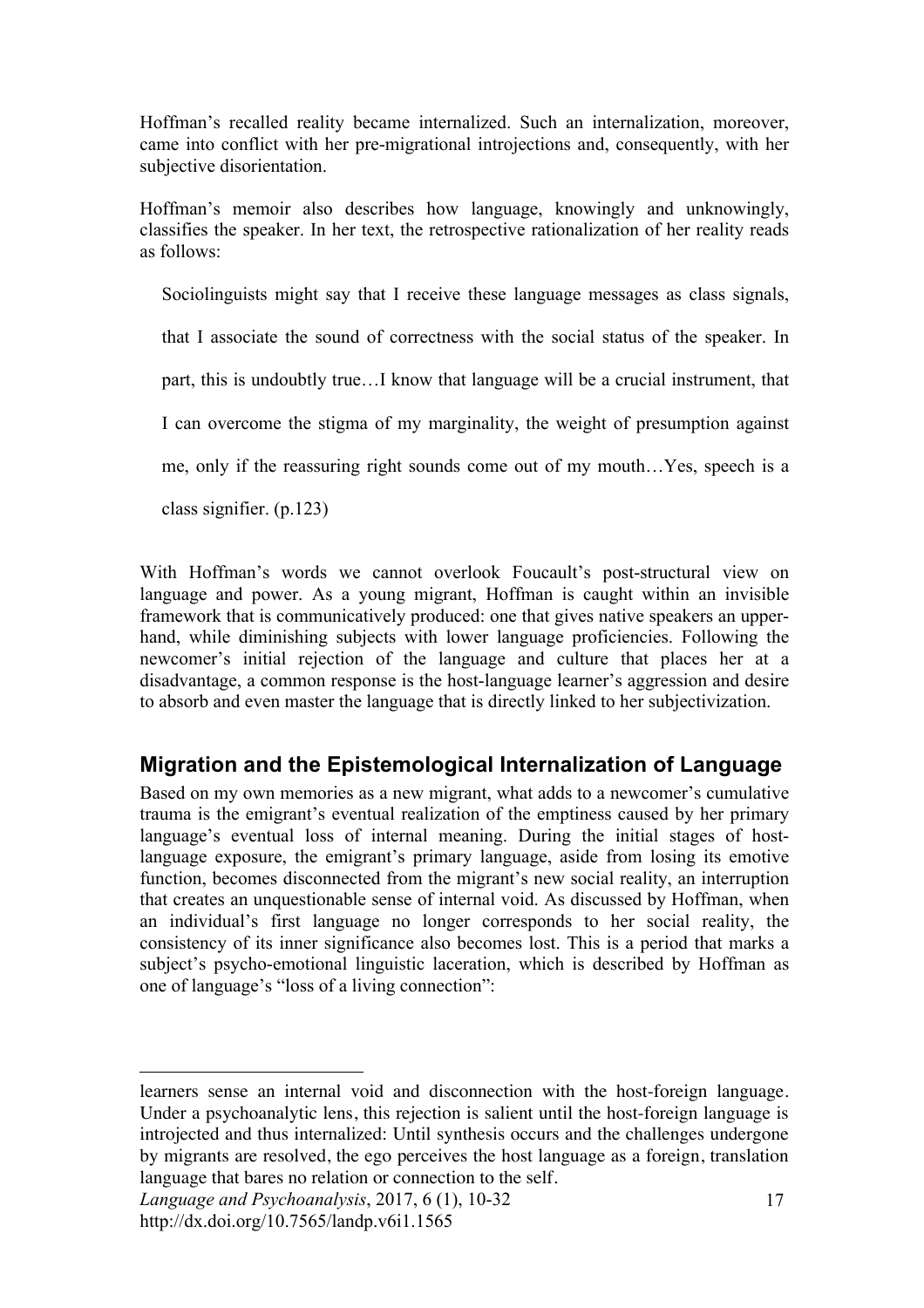…the worst losses come at night… I wait for the spontaneous flow of inner language, which used to be my nightime talk with myself, my way of informing the ego where the id had been. Nothing comes. Polish, in a short time, has atrophied, shrivelled from sheer uselessness. Its words don't apply to my new experiences; they are not coeval with any of objects, or faces, or the very air I breathe in the daytime. In English, words have not penetrated to those layers of my psyche from which a private conversation could proceed...Now, this picture-and-word show is gone; the thread has been snapped. I have no interior language, and without it, interior images – those images through which we assimilate the interior world, through which we take it in, love it, make it our own – become blurred too. (pp. 107-108)

The highly affective description of Hoffman's nightly disconnection with Polish, her still dominant language depicts a tumble of linguistic meaningless and the subject's resulting perception of emotional crisis. Through this passage the writer describes her mourning for the living connection of the language to her affectual make-up. Through her narrative Hoffman bears witness to the way in which a linguistic dislocation leaves a deeply rooted void, silencing the self. A host-language learner's anxiety escalates when words of one's internalized language are replaced by the emptiness of a foreign tongue.

In his article *On Learning a New Language* Erwin Stengel (1939), an adult migrant and psychoanalyst, argues that when there is a change in objects' appellations from one language to the other, or from the familiar to the unfamiliar, a language learner's relation to the object in question becomes altered (p. 474). This is a topic touched upon by Hoffman. While describing her exposure to the sensed emptiness and strangeness perceived through her introduction to English words, Hoffman states:

…the signifier has become severed from the signified. The words that I learn now don't stand for the same things in the same unquestioned way they did in my native tongue. "River" in Polish was a vital sound, energized by the essence of riverhood, of my rivers, of my being immersed in rivers. "River" in English is cold—a word without an aura. It has no accumulated associations for me...it remains a thing, absolutely other, absolutely unbending to the grasp of my mind. (p. 106)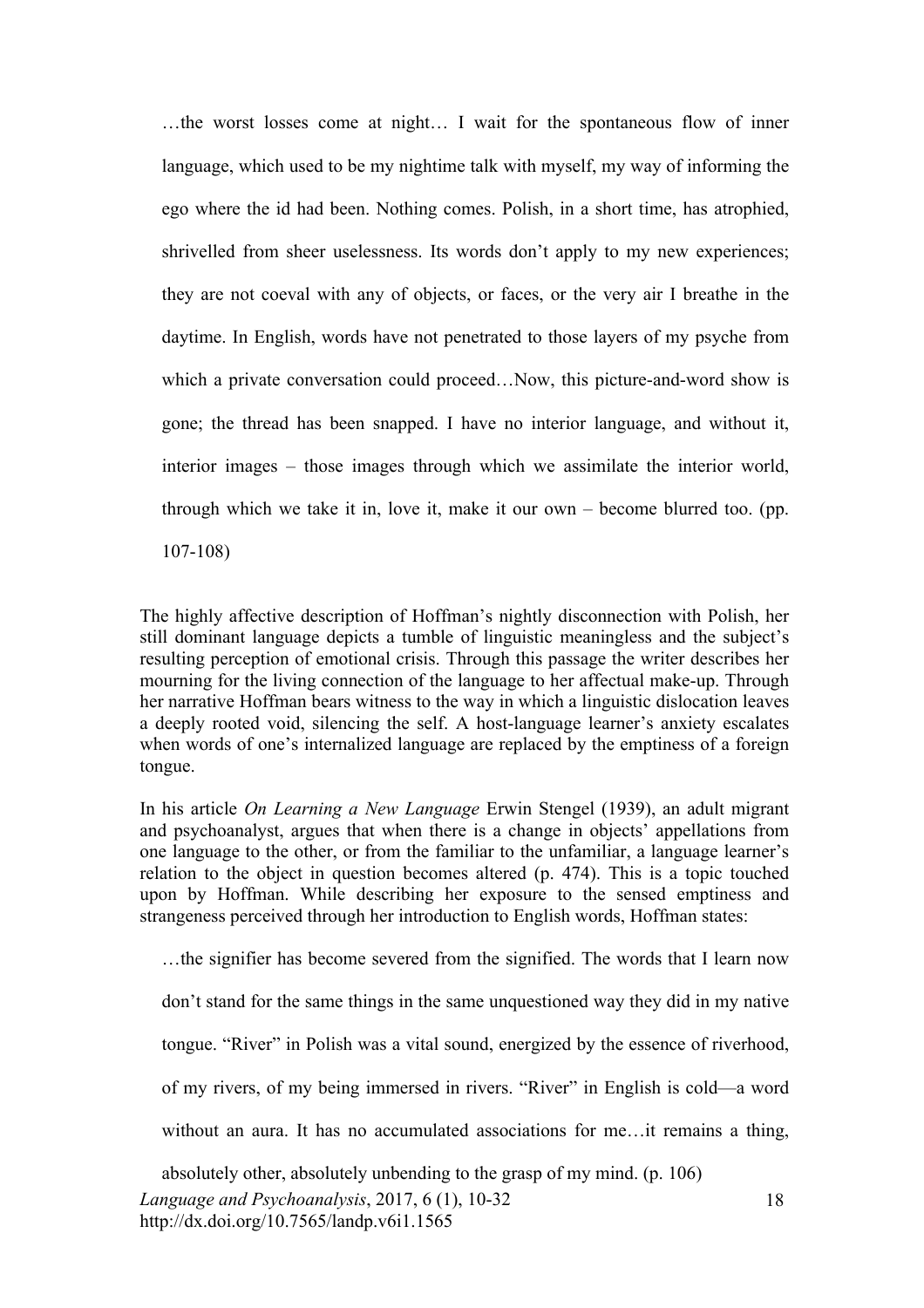It is of no surprise to note that in *The Multilingual Subject*, Claire Kramsch (2009), who is also a migrant, chose to analyse Hoffman's *Lost in Translation* when discussing migrants' second language acquisition. While building on Antonio Damasio's theory on emotions and the somatic relations of body and mind, Kramsch explains that as a newcomer, Hoffman's English language "was reduced to its referential meanings without the symbolic aura that gave the subjective meaning and relevance" (p. 67). During the initial stages of foreign language immersion, Hoffman's English words could not transfer to her Polish river. For Hoffman English nouns had no experiential reference and accordingly, no affective trace. Stengel explains this occurrence when arguing that the resistance to the sounds and words of a new language is strongest with objects that are nearest to the subject's feelings (p. 474). Accordingly, when recalling the Anglicization of her sister's and her own name, Hoffman writes:

We've been brought to this school [referring to herself and her sister]...we've acquired new names... Mine 'Ewa' is easy to change to its nearest equivalent in English, 'Eva'. My sister's name—'Alina'—poses more of a problem, but after a moment's thought, Mr. Rosenberg and the teacher decide that 'Elaine' is close enough. My sister and I hang our heads wordlessly under this careless baptism…a small seismic mental shift…The twist in our names takes them a tiny distance from us—but it's a gap into which the infinite hobgoblin of abstraction enters. Our Polish names didn't refer to us; they were as surely us as our eyes or hands. These new appellations, which we ourselves can't even pronounce, are not us. They are identification tags…names that make us strangers to ourselves. (p. 105)

The rejection of her new name speaks of the way in which the host language further estranged her, by way of appellations, from the perception of her childhood self. Hoffman's description, moreover, gives voice to the inevitable relationship that exists between language and identity, as well as language and sometimes guilt. As interpreted by Hoffman, to receive new names in a language they can barely pronounce further highlights the initial sense of self-estrangement. Her new appellation implied a loss of her old subjectivity and the consequent guilt that comes in place of the subject's disconnection with the constructed self and the language that connects to her maternal imago.

#### *Childhood and Adolescent Exile*

Following our study of the universality of the social, emotional and psychological dimensions that correspond to the transformative phenomenon we know as migration,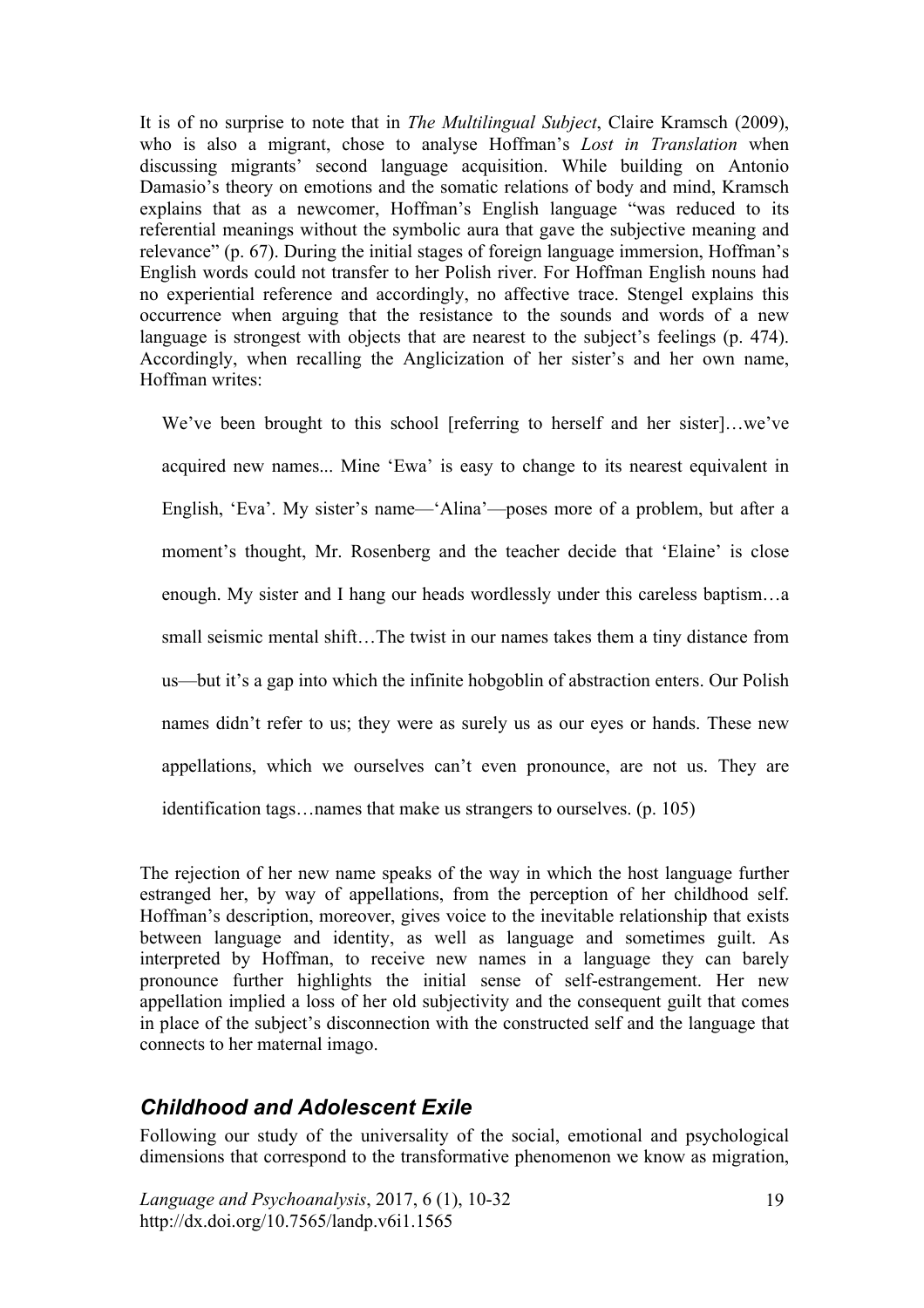we must account for the relevance that age and degree of choice have on the subject's initial and later adjustments to the host language and culture. Hoffman's *Exile* exemplifies a migrant's loss, nostalgia, need for mourning and desire to make sense of the memory of a preconscious rupture. Hoffman's descriptions of an emotional geography of the social and inner tensions undergone by migrants, brings me to analyse how the self experiences a heightened sense of loss when feeling inconsolably expatriated from her primary language and homeland.

Even though Hoffman's parents were marginally $<sup>6</sup>$  free to exercise their will when</sup> migrating with their two daughters from Poland to Canada, the title "Exile" speaks to the way the author felt after having to renounce her childhood linguistic, social and affective continuity. Consistent with this writer's perceptions, Akhtar explains that all minors are exiled, regardless of migratory circumstances. In *A Third Individuation* Akhtar (1995) quotes Grinberg & Grinberg who state that: "Parents may be voluntary or involuntary emigrants, but children are always 'exiled'; they are not the ones who decide to leave and they cannot return at will" (cited in p. 1054). Adults often choose to move away from their homeland in hopes for a better life for themselves and, if applicable, for their immediate family. This long-standing decision is commonly linked with hope, a hope that allows for the subject to better adjust to the adversities of their new life.

Based on my own recollections as a migrating child and, later as a migrating adolescent, young emigrants' initial distress and anger often follow their need to adjust after venturing outside of their known and retrospectively cherished way of life. Their negative feelings as newcomers also relate to their genuine lack of choice in migrating and in returning to their homeland at will. The sentiment that results from being choice-less is examined by Freud who in "Beyond the Pleasure Principle" explains that being unwillingly passive intensifies the individual's unpleasure<sup>7</sup> (pp. 141-142) and resulting deployment of defenses that are meant to counteract the sensed helplessness.

At the end of *Lost Paradise*, after recounting the comfort of her perceived past, and the anxieties that evolved in anticipation of her journey to Canada, Hoffman pronounces her emotional upheaval and resistance towards the language that correspond to an imposed, but helplessly rejected reality. When hearing others practice English on the ship, she recalls thinking: "I can't concentrate; I don't want to let the sounds in. I don't think I like English" (p. 90). For Hoffman, feeling forced into becoming a migrant affected her negative attitude toward the English language. Hoffman's response toward her perceived deterritorialization coincides with Kim Butler's explanation of the socio-emotional and psychological effects of exile. In *Defining Diaspora, Refining a Discourse* Butler (2001) explains that an exilic position

 $6$  Hoffman's family left Poland a few years following World War II. Anti-Semitism drove her parents' diasporic 'choice'. Under "Paradise" Hoffman describes their departure as one that was neither entirely chosen, nor entirely forced (p. 83).

<sup>&</sup>lt;sup>7</sup> Children's shock relates with Freud's description of surprise in *Beyond the Pleasure Principle*: the occurrence of being plunged into danger without being prepared for such an experience. Such unpreparedness, argues Freud, taxes the ego's ability to adapt, which in turn increases the individual's sense of displeasure (p. 138).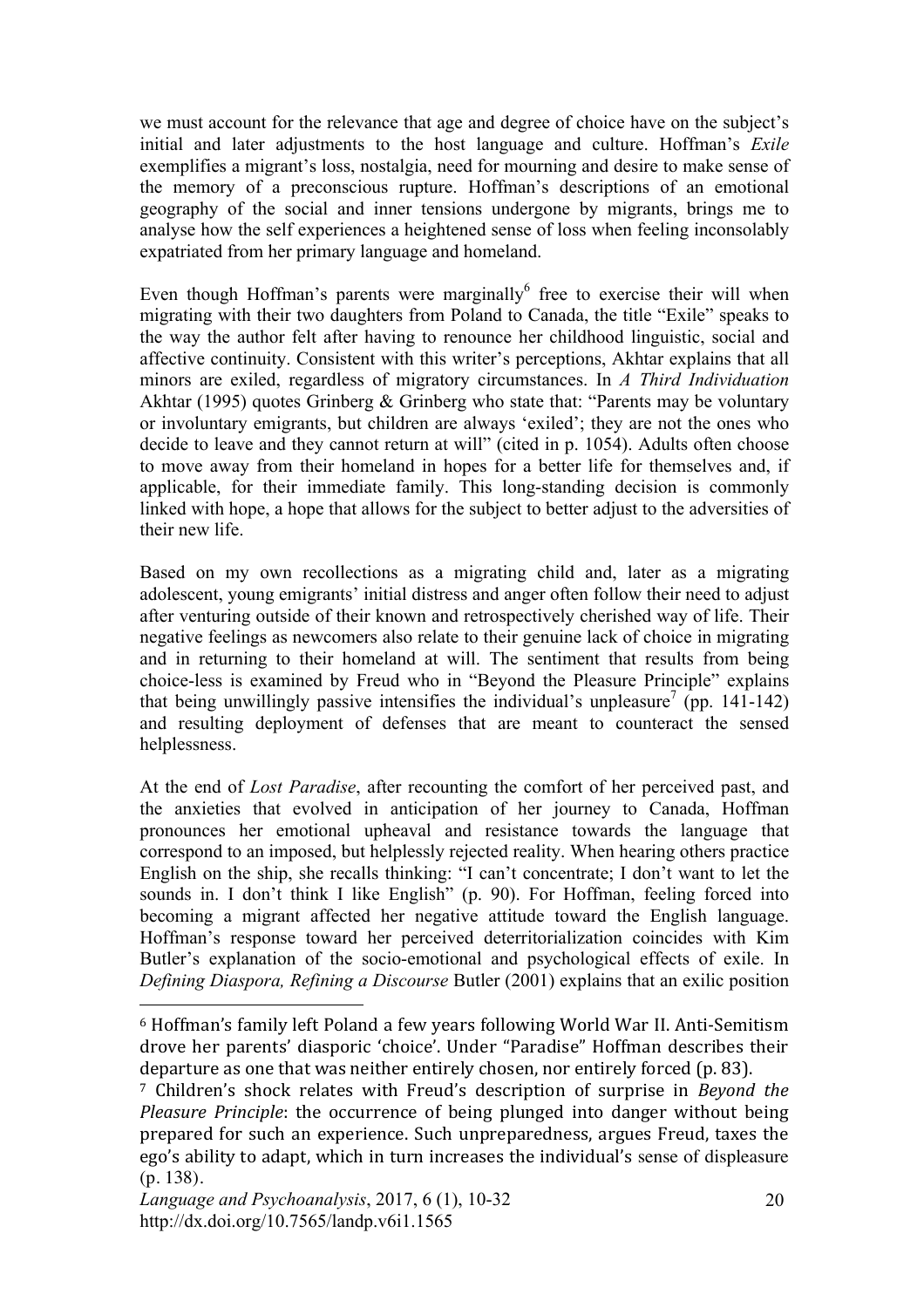"creates its own ethos of migration" by influencing subjects' sensed hardship and their initial aptness to embrace their new reality (p. 201). For Hoffman, becoming tossed into a perceptually unfair, life-changing situation increased her sensed emotional trauma.

For migrating minors, their sensed crisis is also heightened by the element of shock that accompanies their sudden linguistic and geographic change and by their sense of feeling lost within a reality that defies their parents' authority. This is an emotion that may be better understood by reading Hoffman's descriptions of post-migrational family dynamics, specifically when she writes:

I adjure my sister to treat my parents well; I don't want her to challenge my mother's authority, because it is so easily challenged. It is they who seem more defenseless to me than Alinka, and I want her to protect them. Alinka fights me like a forest animal in danger of being trapped; she too wants to roam through the

thickness and the meadows. She too wants to be free. (p. 146)

As a former adolescent migrant, I feel torn by Hoffman's words. The sudden demotion of my parents' authority and the switch in roles that such demotion entailed was, at least for me, extremely difficult to negotiate. I remember, for example, becoming a young translator for my parents during doctor appointments: the one who showed my mother where to sign school-related permission slips and report cards without her questioning what she was signing; being the one who felt embarrassed by my parents' low levels of linguistic proficiencies; and, the one who, despite of my rebelliousness, was regrettably forced to fend for myself, take extended time away from school and grow up too fast.

The resentfulness and later guilt that stem from the sudden demotion of our parents' authority can be hard to conceptualize when feelings are entrenched within the fabric of our own lives. As read with Hoffman, some children feel the dire need to protect their parents from the vulnerability that migration evokes, while others, like Alinka, rebel while trying to free themselves from the dynamics of a situation perceived to be unjustly imposed. Seeing our parents' struggle within a language and culture they barely understand affects our view of them. They are after all our first love and as such we do bestow upon them our highest regard. The disillusionment adds to children's and adolescents' crisis, one that is imposed by the clash with pre-migrational introjections and with children's and adolescents' unspoken, yet sensed, right to feel nourished, reassured and protected as someone's child.

# *Migration and Trauma*

One of the most interesting aspects of Hoffman's text lies in the vividness in her descriptions that may conceal the writer's trauma and corresponding "inability to integrate the magnitude of perceived loss" (Van der Kolk & Van der Hart, 1995, p.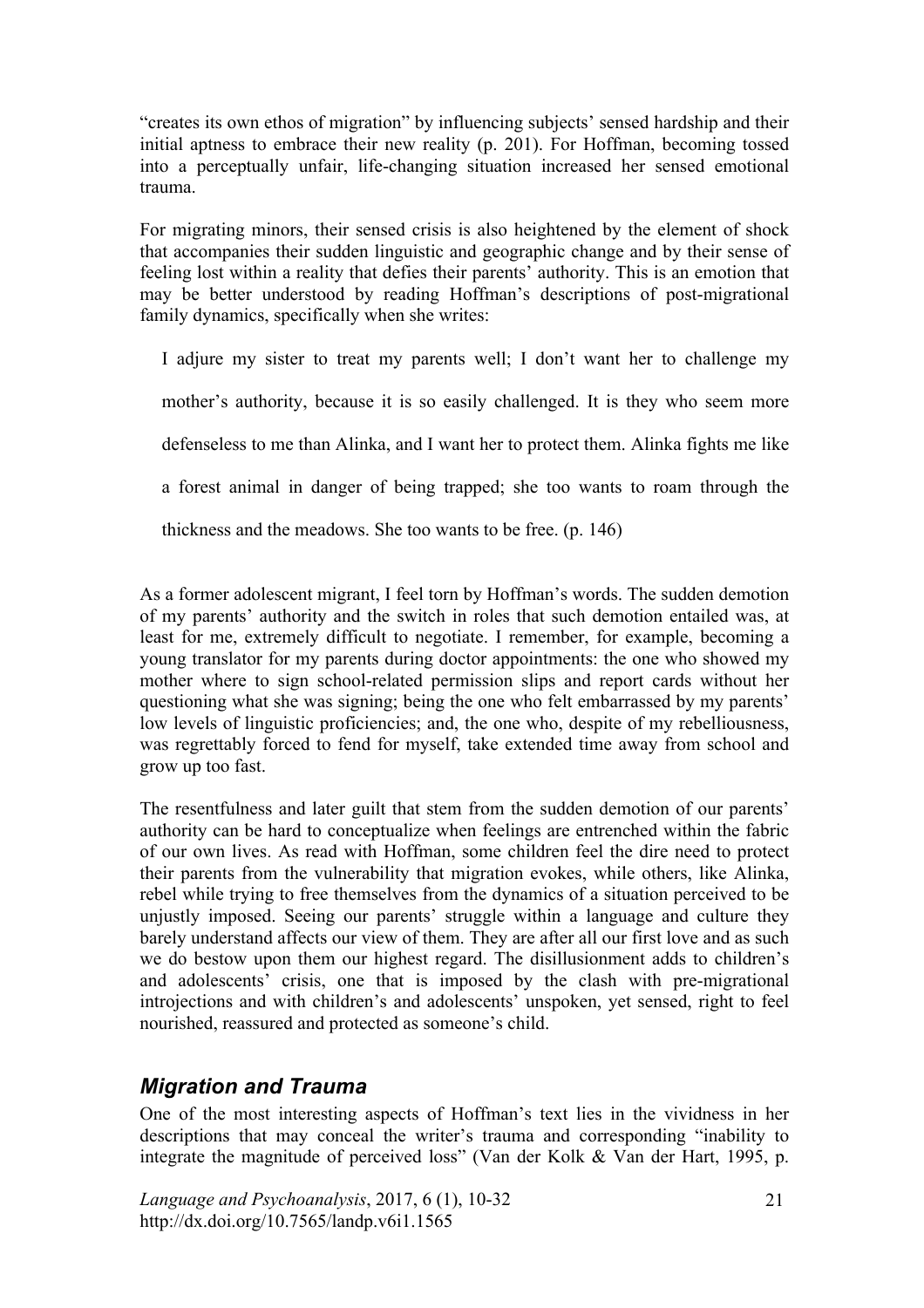162). Indeed, with migrational narratives, just as with the memoirs of any trauma, we note that through the act of writing individuals are able to grasp and express their emotional knowledge. In the preface of *Aftermath: Violence and the Remaking of the Self,* Susan Brison writes that "piecing together a shattered self requires a process of remembering and working through in which speech and affect converge in a trauma narrative" (p. x). Brison sheds light onto the isolating character of trauma and the manner in which literature allows for subjects to remake themselves and to connect with others by giving voice to and making sense of past, dislocated occurrences. While making reference to her own history within a violent, horrifying experience, she explains that:

Saying something about the memory *does* something to it. The communicative act

of bearing witness to traumatic events transforms traumatic memories into narrative

that can then be interpreted into the survivor's sense of self…it reintegrates the

survivor into a community… (pp. x-xi)

Through self-reflective narratives, writers are able to name occurrences that were shock-evoking and life-changing: experiences that do not fit into their pre-existing schemas. A writer's narrative becomes a belated attempt to reconstruct and integrate a dissociated, emotionally charged reality: a reality that uprooted the subject's need to feel accepted, understood and reconnected with the world that, at least in part, rests outside of the self.

Likewise, Hoffman's narrative embodies an attempt to make sense of the extent of her original sense of loss, helplessness, guilt and of the many voices and juxtaposed histories that exist within the complexity of her being (Kramsch, 2009, p. 275). Hoffman's testimony reveals a need to mourn and heal. One can also say that her memoir is a developmental process that gives way to, while explicating her eventual hybridity.

In *Unclaimed Experience: Trauma, Narrative and History* Cathy Caruth (1996) argues that a traumatic event is an unpleasant occurrence that tends not to be fully grasped as it occurs. Caruth states that:

…beyond the psychological dimension of suffering it involves, suggests a certain

paradox: that the most direct seeing of a violent event as an absolute inability to

know it; that immediacy, paradoxically, may take the form of belatedness. The

repetitions of the traumatic event –which remains unavailable to consciousness but

intrude repeatedly on sight – thus suggest a larger relation to the event that extends

beyond what can simply be known, and is inextricably tied up with the belatedness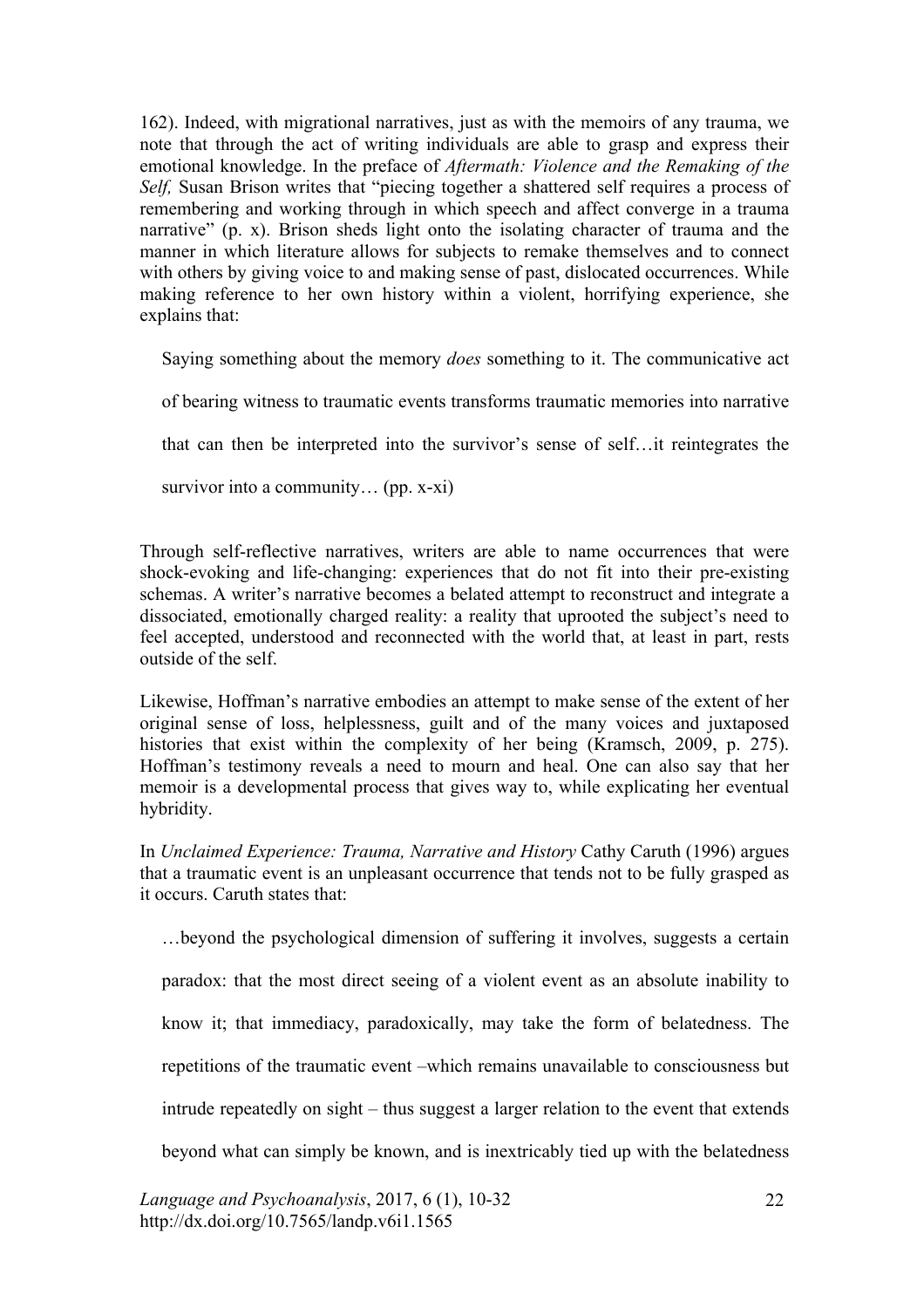and incomprehensibility that remain at the heart of this repetitive seeing. (pp. 91-

92)

As seen in Hoffman's memoir, the intrusion of unpleasant, inexplicable and belated emotions trigger the need to understand—by way of reconstruction- the events that may still influence the writer's present.

Theories that point to Hoffman's trauma are also found in definitions of memory. In "The Intrusive Past", for example, Van der Kolk & Van der Hart (1995) propose that unlike traumatic memory, ordinary memory is an aspect of life that is adaptive and thus easily integrated to other experiences. It is a variable social act, easily retrieved and shared. They explain that traumatic memory, on the other hand, is rooted in a frightening and novel experience that does not make sense and, in its anxiety-evoking uniqueness, resists integration (pp. 160-163). However, a key feature of psychoanalytic theory is that traumatic memory can vary. It is either a 1) non-social act: not addressed to anyone or a solitary, invariable and inflexible activity that becomes automatically triggered under conditions or situations evocative of the original, traumatic experience, or, as explained to me by my supervisor, 2) a nonintegrated experience: invariable and thus repeated with particular vividness (Britzman, 2012).

These theories of trauma and memory conform to Akhtar's (2012) psychoanalytic discussions. In *Strange Lands: Location and Dislocation: The Immigrant Experience* Akhtar highlighted migrants' failure to formulate the extent of many past, transformative experiences. He explains that emigrants' traumas are preconscious and therefore 'never' forgotten. As such, immigrants' dissociations, he adds, are evident, for example, when individuals describe living in a temporary haze or a cloud. Akhtar's suggestion is brings me to highlight Hoffman's recalled reality, specifically when she writes that while on the ship she felt as is she was "living in a fog" (p. 90). Her disorientation and incapacity to negotiate a reality that in its subjective singularity was perceived as unreal is illustrated further: "The journey….makes me feel I am not quite myself and temporarily existing in a denser, more artificial medium that what I've known as ordinary life" (p. 91).

Analysing Hoffman's memoir leads us to conceptualize how her writing composes narrative memories. The experiences that are linked with the raw emotions described in *Exile* and in certain recollections offered under *Lost Paradise* embody aspects of traumatic or unformulated memories. However, when looking into most scenes described under "Paradise" and, to a lesser extent, in *New World*, the idealizations exposed through Hoffman's writing suggest that her text also offers reconstructions of implicit memories, or narrative truths, that are genuine in their perceptual and seemingly remembered disclosure. Her recollections give us an insight into the struggle to probe meaning in a new language and into how her writing performs a working through of these meanings. Thus with Hoffman we see how the literary then becomes a symbolic frame to hold her disparate parts.

Another interesting aspect of Hoffman's narrative that denotes underlying trauma is grounded in the writer's descriptions of intra-subjective splits, which, according to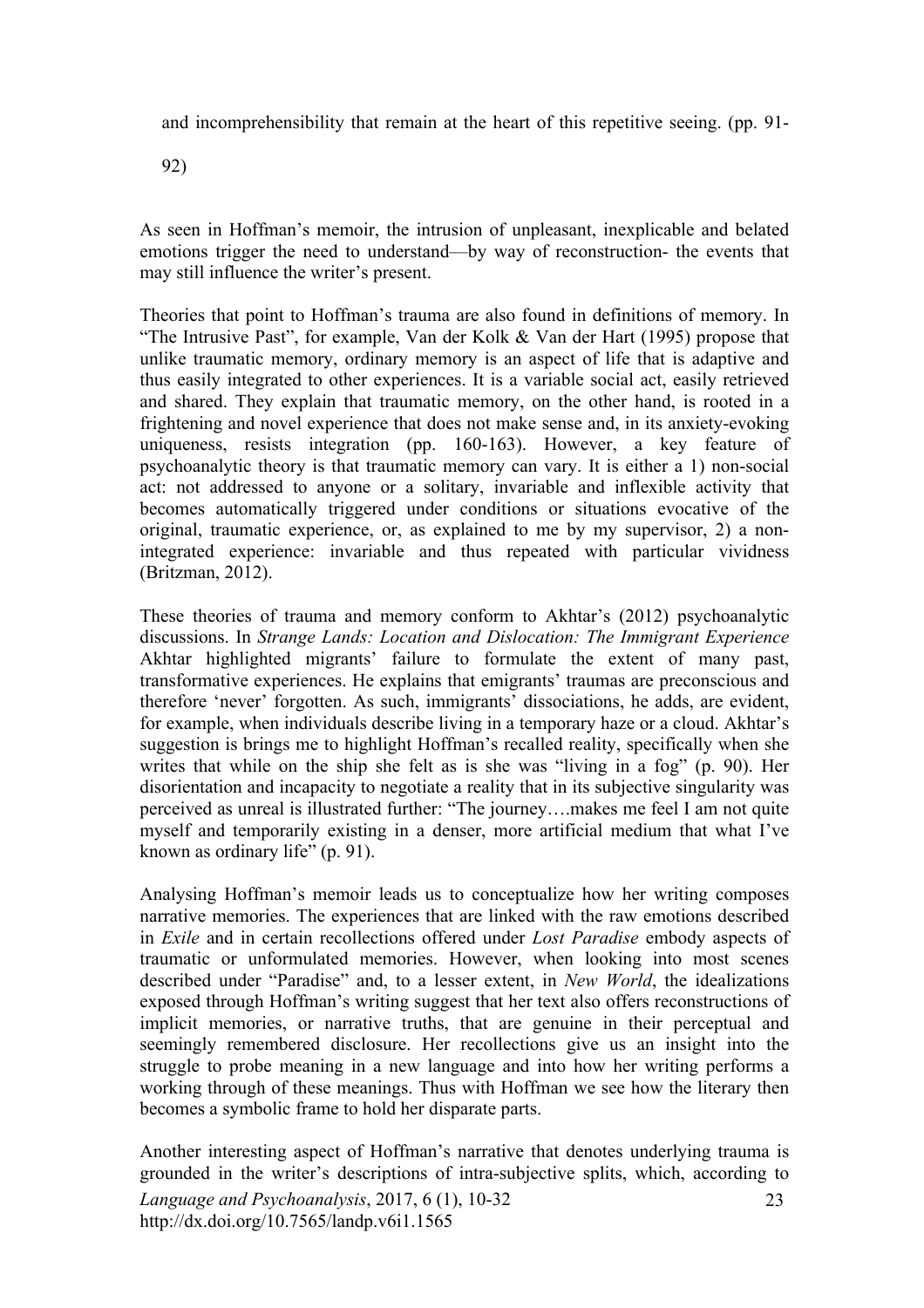Freud as well as Van der Kolk & Van der Hart, is a common phenomenological response to subjects' deep-rooted crisis (Freud, 2006, pp. 137-139; Van der Kolk & Van der Hart, 1995, pp. 175-176). As defined by Bohórquez (2008), these occurrences are the "here and there, now and then that disrupts the subject's sense of continuity" (p. 13). Feeling disoriented by the profound discontinuity of experience comprises a migrant's present and this in turn impacts the subject's ability to envision a cohesive future. This feeling, annexed with individuals' radical dislocation from their past, evokes a sense of being fixed in a never-ending present.

Not surprisingly, Hoffman's notion of temporal rupture is illustrated across the first two sections of her memoir. Under *Exile*, for example, she writes: "I can't afford to look back and I don't know how to look forward" (p. 116). In *Lost Paradise*, moreover, she discloses the affective and cognitive consequences of her initial inability to cope when describing that "...everything is [was] happening out of time and out of space" (p. 91). Following her eventual migration to Canada, Hoffman is explicit in describing the break in continuity when, with the use of metaphors, she says, for example, that "the tram wheels of Vancouver…cut like scissors through my life" (p. 100), and most specifically, when she describes feeling doomed by her instability to imagine a possible future: "I come across an enormous, cold blankness a darkening, an erasure, of the imagination, as if a camera eye has snapped shut, or as if a heavy curtain has been pulled over the future" (p. 4).

A recurrent theme in migrants' recollections is the perception of a newly encountered alienation: a sense of homelessness within their new homes, and a recurrent desire to return in order to reverse their indisputable rupture. In a later essay entitled *New Nomads*, Hoffman universalizes her story when she observes that for migrants, the story of their pasts "becomes radically different from their present…the lost homeland becomes sequestered in the imagination as a mythic, static realm. That realm can be idealized or demonized… [becoming] a space of projections and fantasies…" (p.52).

To migrate is to have one's psychic-positioning, the way one situates oneself in the world, shattered. A migrant's present is correspondingly overcome by nostalgia and a sense of instability, outsidedness (p. 45), and, as previously described, linguistic incompleteness. 8

In Hoffman's *Paradise* we see the memory of her primary language, one that signals to her need for psychic continuity:

 $\overline{a}$ <sup>8</sup> In *Representational Practices and Multi-modal Communication in US High Schools: Implications for Adolescent Immigrants Harklau (2003)* discusses how first generation migrants, grown into adulthood while living in the United States often idealize their primary culture. This idealization, argues Harklau, relates to "their distance in place and time"  $(90)$ . Returning to this paper's discussion, similar to my argument with language, recent language migrants feel overcome by the sensed incompleteness imposed by their new reality. This feeling, in retrospect, alters their recollection of their past, which becomes 'glorified' for representing a lost time of 'fitting-in' as members of a linguistic and cultural majority.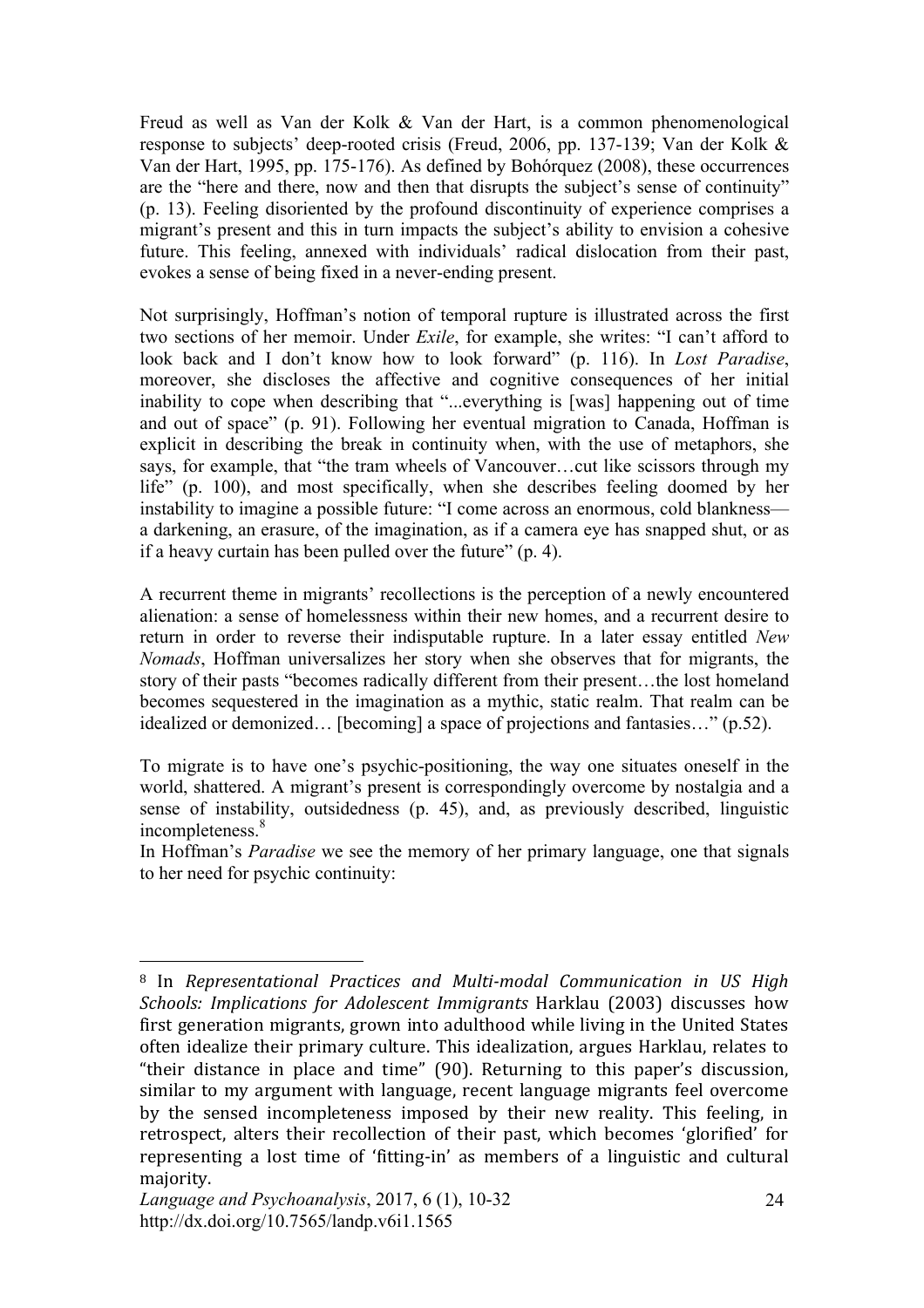…I grew up in a lumpen apartment in Cracow, squeezed into three rudimentary rooms with four other people, surrounded by squabbles, dark political rumblings, memories of wartime suffering, and daily struggles for existence. And yet, when it came time to leave, I…felt I was being pushed out of the happy, safe enclosures of

Eden. (p. 5)

As suggested in this study, since our reality is perceived through language, migrants' memory of continuity and belonging becomes transferred to their first tongue. For migrants, a primary language, at least in memory, represents a depth and a sense of wholeness that an acquired tongue is unable to duplicate. Following migration, a mother tongue becomes the subject of an internalized and highly romanticized geography, of a paradise and childhood innocence that, according to translingual subjects, became perceptually lost through exile. This phenomenon supporting Derrida's (1996) assertion when, in *Monolingualism of the Other*, he suggests that a mother tongue, or at least the illusion that such tongue encompasses, "can only exist in contrast with another language" (p. 36). For newcomers, the otherness that naturally inhabits 'all' languages become absolved and replaced by the constructed memory of psycho-social continuity. Previous memories of language thus become idealized following their moment of psycho-social split. Following the inscription of what Derrida calls "an added mark" (pp. 24-29, pp. 61-69*)* a migrant's primary language is thus commonly embraced as a nourishing and reassuring object. Such a language becomes part of an imagined transitional phenomenon that can only exist following the fragmentation caused by the psycho-emotional trauma imposed by the lifechanging act we know as migration.

# *Language Migrants' Third Individuation*

In *Strange Lands* Akhtar highlighted the difference between migration and ongoing life-long changes. He explained how our lives are naturally shaped by a series of transformations and by everyday migrations. Life-changing events are varied and ongoing; these are usually not considered traumatic because they either occur gradually, or they are contextual and thus, for the most part 'expected'. When navigating through the chain of predictability, as with choice, our ego tends to be better equipped to adjust and slowly evolve. Instances of predictable changes can be seen with the birth of a sibling, or of one's child for example, with the start of a new school, a graduation and even with the realization that we are growing older. We understand that as we become adults we typically search for new jobs and migrate into new relationships that knowingly and unknowingly uproot while repeating our original object-relations in the form of transferences.

By contrast, the problem of socio-geographic and linguistic relocations is rooted in the subject's initial inability to cope with sudden, unknown and therefore highly unpredictable situations. It lies in the radical change of circumstances that alienate, while infringing upon the subject's sense of continuity. Migration, asserts Akhtar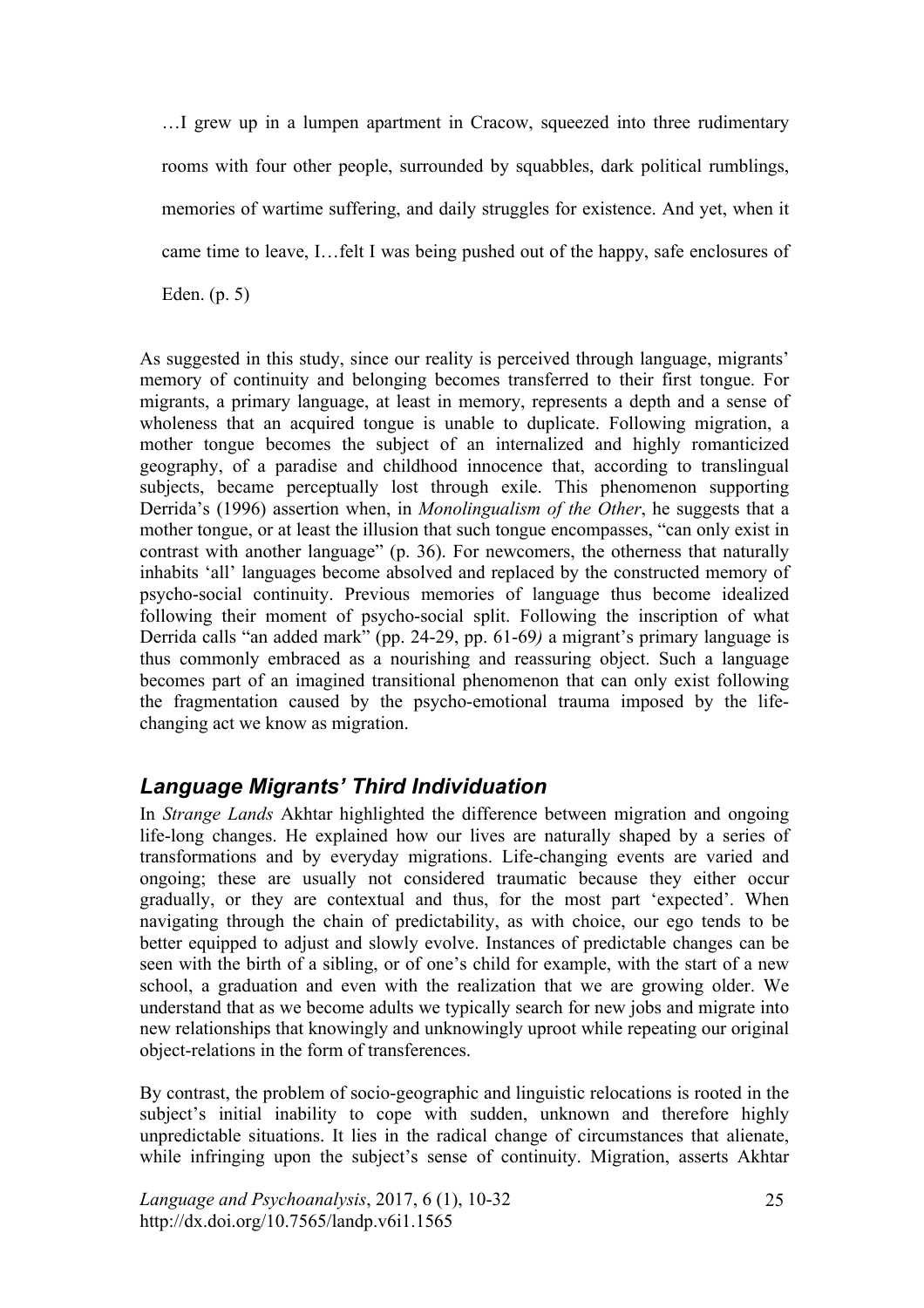(1995), "taxes the ego's adaptive capacities and thus cause drive dis-regulations" (p. 1058). In *Strange Lands, Location and Dislocation* Akhtar (2012) also explained that there is a phenomenological resemblance between migrants' experiences and subjects' first and second individuation<sup>9</sup> and that such a resemblance accounts for the repetition of defenses against the loss of love that surges during the earlier periods of individuals' post-natal lives.

As described in the previous section, when migration occurs, the subject's past becomes unattainable, as if lost in time. During socio-geographic and linguistic relocations a person's homeland "symbolic of the mother" (Akhtar, 1995, p. 1058) is separated from the subject's present reality. In search for comfort, a migrant commonly tries to retain the memory of wholeness, in terms of wishing for an unquestioned living and belonging. Such memories become retrospectively constructed in the form of the defense known as idealization. This is a defense that echoes Levésque's opening remarks on his desire and need to feel as one with an uncontaminated, idealized tongue that reflects the affective experience bonded with our first love: with the love we all experienced before the introduction of our father, the law of prohibition and the eventual break that leaves us forever searching for an imagined unconditional, and reassuringly perfect love. This libidinal perfection, however, is never found.

Also echoing a response deployed during early stages of post-natal life is splitting, a defense that separates objects into good and bad, and comforting and alienating. With this unconscious regression a migrant experiences dichotomized feelings about his or her two lands and two self-representations (Akhtar, 1995, p. 1058). Stengel addresses this defense when he discusses the commonality of a migrant's rejection and devaluation of the host language. In *Lost in Translation*, splitting can be perceived in the manner in which Hoffman expresses her dislike and detachment from the sounds of the host language when she states: "I can't imagine wanting to talk their harshsounding language" (p. 105).

Such sense is highlighted in Hoffman's (2001) essay *New Nomads*, in which she imagines that newcomers commonly feel that "their language is the true language, that it corresponds to reality in a way other tongues don't" (p. 49). Stengel's (1939) theory suggests that the refutation of the host language becomes evident when the subject tries to convert others to their primary language and, most commonly and concurrent with Hoffman's assertion, by feeling that their mother tongue is the only language of genuine expression (p. 475).

Akhtar (1995) expands on this argument by including the devaluation of the host culture and its landscapes (p. 1065). The temporary problem that rises from

 $9$  As explained by Akhtar (2009), the first individuation is a process that occurs during infancy. It involves the infant's emergence from "existential symbiosis" with the mother to [the development of his [or her] psychic separateness and psychic individuality" (p. 262). The second individuation, continues Akhtar, occurs during adolescence during which increased "disengagement from early objects becomes necessary for "extra-familial object relations" to occur. This individuation stage leads to intense idealizations and...struggles around control issues  $(p. 6)$ .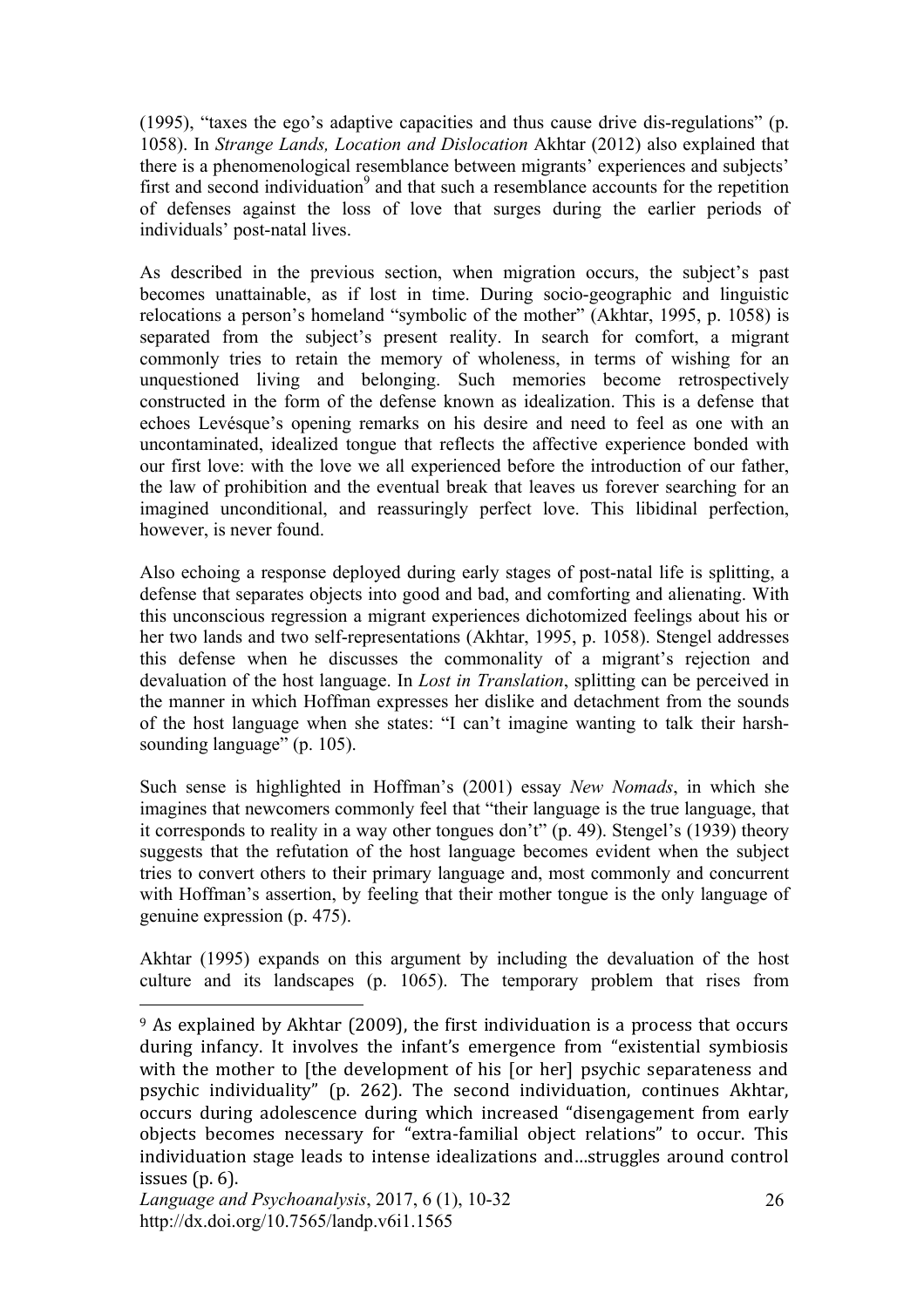newcomer's aggression and projected inner turmoil rests in the manner in which it seems to further isolate the individual from the overall host environment, thus providing a temporary setback to the psychic integration of the newcomer's experiences.<sup>10</sup> The rejection expressed by Hoffman is extended to people who form part of the host community. Hoffman's anxiety is expressed, for example, under *Exile* when she writes:

There is too much in this car I don't like; I don't like the blue eye shadow of

Cindy's eyelids, or the grease on Chuck's hair, or the way the car zooms off with a

screech and then slows down as everyone plays we-are-afraid-of-the-policeman. I

don't like the way they laugh. I don't care for their "ugly" joke, or their five-

hundred-pond canary jokes, or their pickle jokes, or their elephant jokes either. And

most of all, I hate having to pretend. (pp. 118-119)

Another example is presented under *New World* when this writer judges her new friends under Polish standards: "Even a relatively intelligible person, like Lizzy, poses problems of translation. She—and many others around me- would be as unlikely in Poland as gryphons or unicorns" (p. 175). Aside from the projected negativity seen in the manner of her harsh judgements, Hoffman's rejection is extended to her physical environment. She shares her recollections of landscapes and perhaps as a part of an excess in discourse, she mentions the way in which her surroundings, perhaps unwillingly, became part of her physical, and therefore affectual, reality: "These mountain streams and enormous boulders hurt my eyes—they hurt my soul...I can't imagine feeling that I'm part of them, that I'm in them" (p.100).

For Akhtar (2012), a newcomer's rejection of the host country's landscapes relates to a natural response to the individual's loss of his or her previous transitional space. In *Strange Lands* he stated that regardless of migrants' libidinal loss from old relationships, for human beings, it is easy, and unavoidable, to eventually find transferences in other people. What gets lost with migration is the subject's integration with physical surroundings. Thus, following the individual's socio-geographical relocation, a migrant "can recreate people but not the physical space". Akhtar added that the importance given by migrants to previous landscapes rests in their transitional nature: in the way in which spaces once seemed to provide the subject with a "neutral space of experiencing". Childhood landscapes become unconsciously incorporated as an external-internal reality, they are taken-in as a part of the self. These experiences are affectively remembered and often internalized as idealized memories.

The drastic loss of physical spaces triggers within the subject a sense of nostalgia and even a rejection of the places that, instead of representing part of the subject's

 $10$  At a conscious level, however, the projection of aggression comes hand-in-hand with introjections. Together these establish, according to Klein (1975), the basis of object-relations (pp. 49-50).

*Language and Psychoanalysis*, 2017, 6 (1), 10-32 http://dx.doi.org/10.7565/landp.v6i1.1565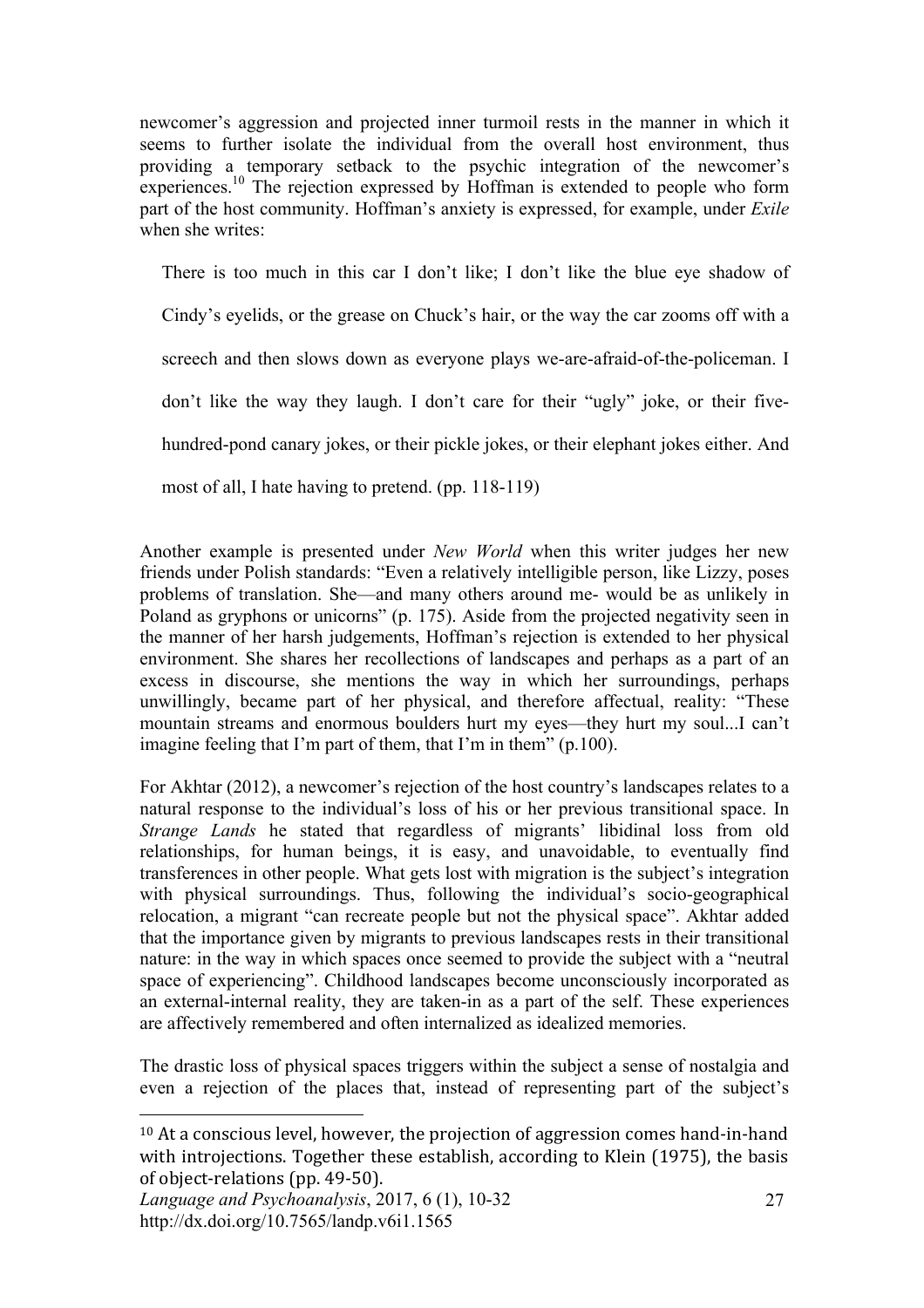internalized and highly idealized history, symbolize the physical space in which the new sense of loss and displacement has set in. A reverberation of this theme is found in much of Hoffman's writing. A very specific account that supports this argument is found with the writer's allusion to Vancouver, when she states: "Vancouver will never be the place I most love, for it was here that I fell out of the net of meaning into the weightlessness of chaos" (p. 151).

For migrants, the significance of the phenomenological resemblance of migration and the subject's first two separation-individuation phases rests in the way in which such perceived unconscious repetitions provide the individual with a road map to eventual integrations. Thus following a newcomer's identity crisis and state of psychic flux reminiscent of the adolescent's second individuation (Akhtar 2009, pp. 1052-1053), the subject eventually integrates his or her experiences. Adding to this argument we may also suggest that, if provided a good enough environment, a migrant's third individuation emerges with the acquisition and eventual incorporation of the host language: an acquisition that, similar to that of an infant's primary language, aids in the ongoing development of a subject's personality.

### *An Exploration into Hybrid Identities through Hoffman's "New World"*

*New World* provides readers with descriptions of occurrences and attitudes that developed twenty years following her arrival from Poland. Grounded in selfacceptance, this section becomes a reverberation of Brown's third and final stage of culture shock: the phase in which an individual "begins to accept the differences in thinking and feeling" that surrounded him or her, and thus the stage in which the subject becomes "more empathetic with persons in the second culture". As seen with Hoffman, during this final stage she experiences what Brown calls a "near or full recovery" (cited by Block, 2007, p. 60). Having gone through the process of acculturation, Hoffman embraces her new subject position, which corresponds to a hyphened identity<sup>11</sup>, an identity that relates to her new life within language(s).

In a 1964, during an interview on German television, Hannah Arendt was asked about her experiences as a German-Jew following the World War II. To this Arendt noted that in spite of German aggression, what remained for her was her German mother tongue. In *Remnants of Auschwitz: The Witness and the Archive,* Giorgio Agamben (2002), reflects on this interview and argues that what tends to remain is its remnant. He grounds his discussion in an explanation of the 'life of a language' and in the way in which a symbolic code is naturally pulled by opposing tensions: by anomia which is the one moving toward innovation and transformation, and by the current within the

 $\overline{a}$ <sup>11</sup> The changes undergone by Hoffman relate to the age during the time of her migration. As Akhtar (2012) suggested that unlike children and adolescents, "adults' structuralization has already taken place, and drives have attained fusion and genital primacy". This discussion is also prominent in *Third Individuation* in which Akhtar (2009) describes that in adults, the ego is better organized after the post adolescent superego is in place. Therefore, adults' moral, temporal and linguistic transformation as a result of immigration is a matter of adaptation rather than a replicated scenario (pp. 1052-1053).

*Language and Psychoanalysis*, 2017, 6 (1), 10-32 http://dx.doi.org/10.7565/landp.v6i1.1565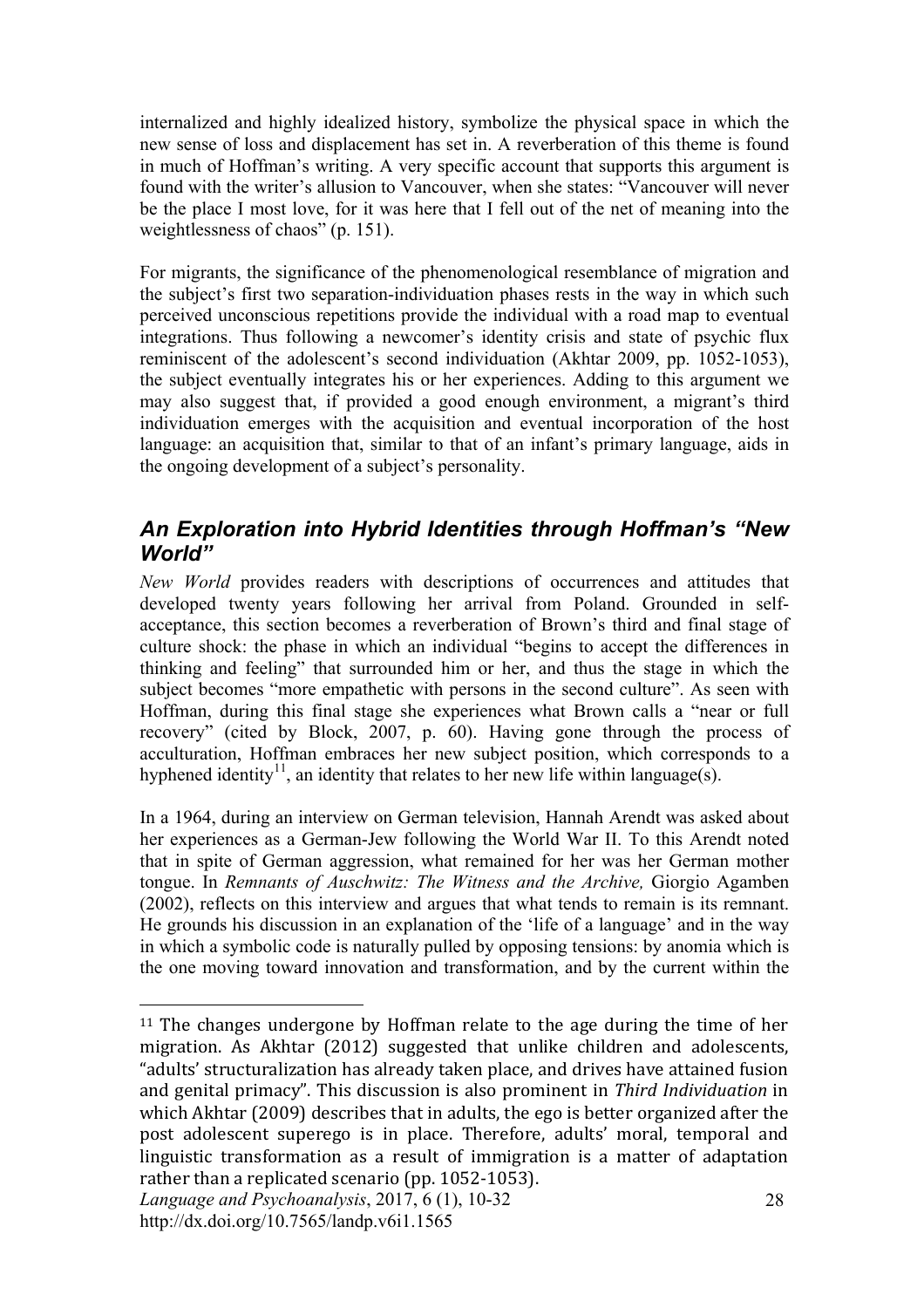terrain of grammatical norms which moves toward stability and preservation. The intersecting point between these two currents is the speaking subject or 'auctor' who decides what can and cannot be said through "the sayable and the unsayable of language". When the relation between norm and anomia is broken, language dies and a new linguistic identity emerges (pp. 159-160).

For Hoffman, Polish did not cease to exist. Yet since it became barely spoken and it no longer endured the transformations that influence all internally and socially lived languages. Polish became a symbolic code suspended in time; a fragment of the language of her parents and of her past. It signified the symbolic code that named her rupture, the tongue that became disconnected with her social and inner realities, with Hoffman's eventual likes and dislikes, her -adult- insecurities and success. As a subject, Hoffman evolved within her new world and thus became influenced by the introjections projections, and establishment of ongoing object relations that, for the most part, existed in the third space that evolved within her English-speaking reality. Thus, in time, through her acquisition and ensuing internalization of English, Hoffman's new tongue became the system of meanings that allowed for her to adjust as a migrant. Here we may suggest that her sense of linguistic laceration became seemingly effaced through the acquisition of English and its eventual internalization. In time, English was transformed into her dominant language, the symbolic code that gave her freedom and a second chance in world and personal views. English became a transparent medium entrenched within the fabric of her dreams (pp. 242-243) and the medium of her later triangulations.

The final section of Hoffman's memoir is a testimony of age-related permeability, of the inevitable influence that language, history and culture have on the developing subject.<sup>12</sup> It bears witness to migration as a benign trauma, of our human need and desire for integration and of our ongoing need for subjective growth. *New Land* speaks to our universal drive for integration and organization, which according to Klein (1975), is one of the ego's primary functions (p. 57). *New Lands* describes Hoffman's eventual restructuring, one that fits with what both Klein and Kristeva call the work of Eros (Klein, 1975, p. 57; Kristeva, 1996, pp. 80-81).

Through *New World* readers are exposed to the ego's eventual binding of the psychic division that was caused by the subject's trauma. Hoffman's narrative demonstrates how in time, with a good-enough environment, a migrant's sense of nihilism subsides, her psychic equilibrium becomes re-established and her sense of new continuity can be made. The individual thus regains her sense of temporal continuity, a continuity that allows for the vision of a future to return, quoting from Hoffman (1990), "like a benediction, to balance the earlier annunciation of loss" (p. 279).

 $12$  Similar to Akhtar's (2012) discussion on migration and the relevance of the agerelated structuring of the ego, in *Empathy in Language Learning* Guiora et all (1972) explain that age—and therefore maturation- influences learners' ability to learn a language and 'sound native' (p. 111). When discussing the concept of the 'language ego' this article argues that as individual's age their ego boundaries become solidified, and this, subsequently, impacts their ego permeability, which results in the subject's ability to assimilate native-like speech and identify with the host community (p. 112). For Hoffman, having migrated during her late childhood allowed her to transform within language and hence to eventually assimilate within the host culture.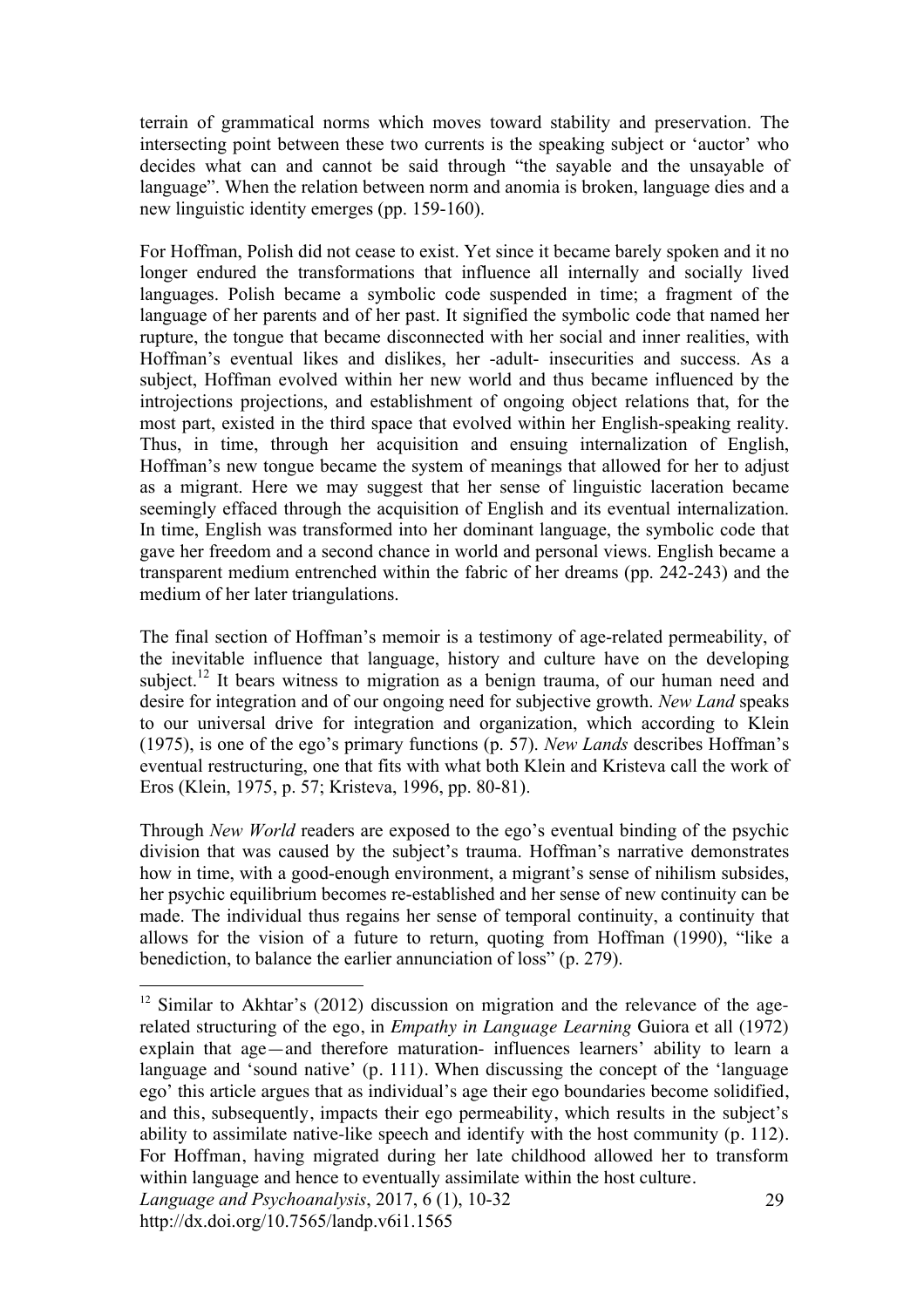Hoffman's pronounced transformation reflects Kristeva's (1996) understanding of the relation between trauma and creativity. The integration and transformation reveal the extent to which many individuals, after having had their language and "symbolic bonds severed" and after being silenced and thus living "outside of language and inside the secret crypt of silent pain", are able to transform themselves by eventually "rising to the levels of words and of life" (p. 80). Hoffman's *New World* engulfs the period of this writer's new form of expression and growth, as well as the period of refuelling and temporary return to Poland, where she realizes that just as her life has changed so too did her country of birth. Equally important, this is a period in which we see that the sense of succumbing to internal colonization and thus complying with a self-imposed notion of a perpetual newcomer ends. For Hoffman, accepting change and thus the integration of multiple affiliations and identities deepen her understanding of language as a medium for migrants' translation.

# **Conclusion**

Hoffman's memoir brings together the themes of language, child and adolescent translingual migrational memories, trauma, identifications and translingual subject's identity constructions. Her recollections provide us with a discussion on the conflicts between host/foreign linguistic immersions and emotional trauma. This writer's classic migrant memoir exemplifies the subject's unconscious wish to synthesize conflicting introjections, to restore ruptures, and then to narrate socio-affective losses. Quoting from Hoffman's former piano teacher: migrating makes subjects feel fragile as plants with their roots exposed (p. 82). This powerful statement knowingly and unknowingly suggests how socio-geographic, linguistic and affective relocations leave migrants feeling raw and exposed. Such physical and psychic sensations return individuals to their earliest beginnings, to a time that left a mark on their affective histories and to a period during infancy that preceded language. Along with Melanie Klein, I characterize this experience through love and hate, loss, anger, guilt, recurrent anxieties and the urge for reparation.

As seen with Levésque, a primary symbolic code is charged with our human need to belong to something that exists within and outside of the self. For migrants the unconscious construction of an idealized memory of their mother tongue is also driven by a desire to restore and invent the sense of wholeness and unquestioned living they have retrospectively experienced before the marking of their conscious trauma. The otherness perceived by newcomers within language becomes dissipated and replaced by an "illusion for what one has never had" (Derrida, 1996, p. 33). Such assumptions explain why for Derrida the created notion of a mother tongue is a psycho-emotional refuge in exile. A mother tongue, as proposed by both Derrida and Adorno is never inhabitable (Adorno, 1974, p. 87; Derrida, 1996, pp. 58). Instead, it is both an exile and a restorative nostalgia. For migrants, a primary language is an unconscious invention and symptoms of loss can be found in an obsession, a lament, and protection against their abrupt break in social and subjective continuity, initial disorientation, cumulative crises and uncertainty of meaning.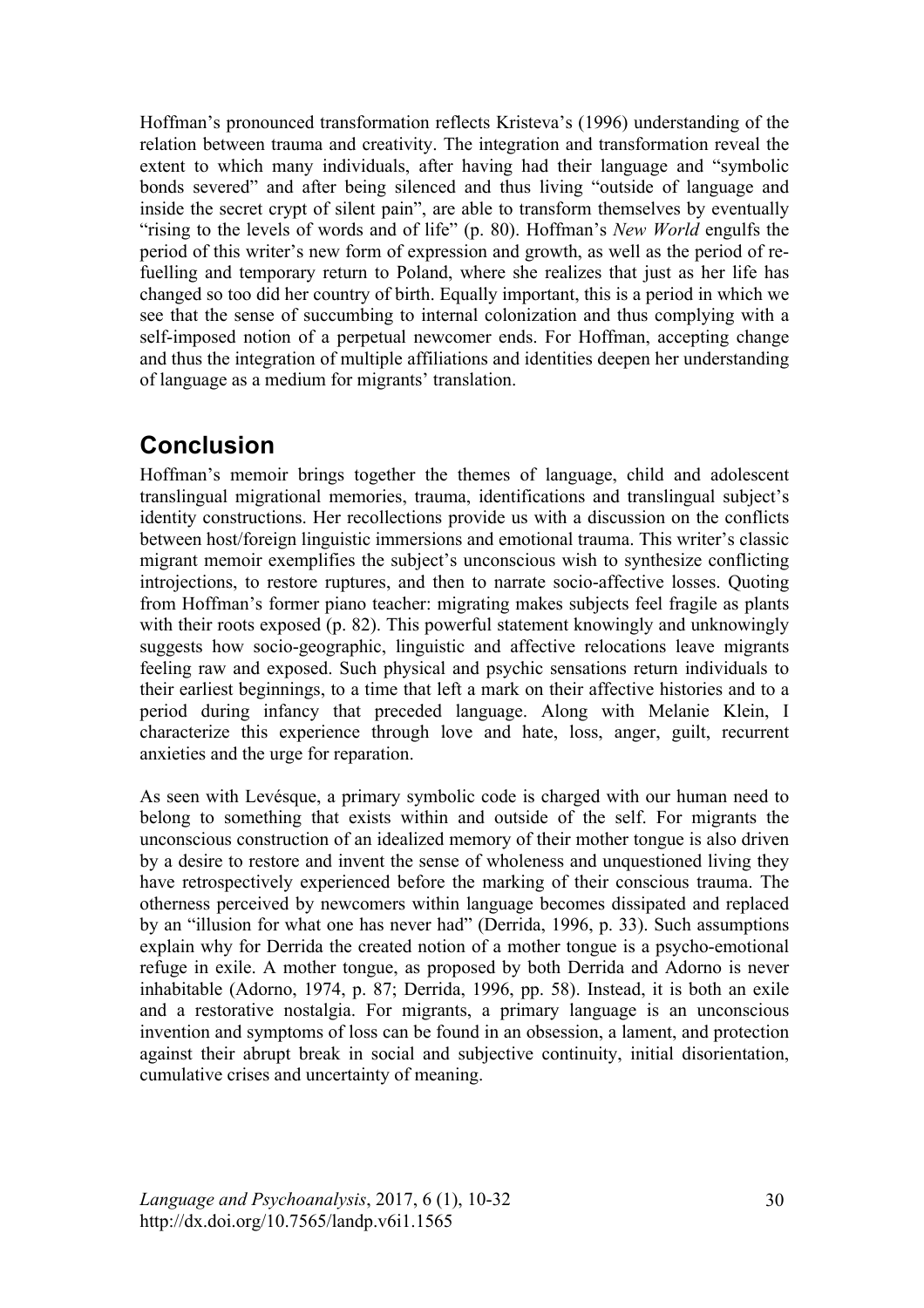# **References**

- Adorno, T. (2005). *Mínima Moralia: Reflections from a damaged life*. (E.F.N. Jephcott Trans.). London, UK: New Left Books. (Original work published 1974)
- Agamben, G. (2002). *Remnants of Auschwitz: The witness and the archive*. (Daniel Heller-Roazen Trans.). New York, NY: Zone Books. (Original work published 1999).

Akhtar, S. (1995). A third individuation: Immigration, Identity, and the Psychoanalytic Process. *Journal of American Psychoanalytic Association,* 43, 1051-1084.

Akhtar, S. (2009). *Comprehensive Dictionary in Psychoanalysis.* London, UK: Karnac Books.

Akhtar, S. (2012, September). Strange lands: Location and dislocation: The immigrant experience. 18<sup>th</sup> Annual Day in Applied Psychoanalysis, Toronto, Ontario.

Arendt, H. (2006). *Between past and future: Eight exercises in political thought*. New York, NY: Penguin Books.

Bakhtin, M.M. (1981). *The dialogic imagination: Four essays by M. M. Bakhtin*. M. Holquist (Ed.), (C. Emerson & M. Holquist Trans.). Austin, TX: University of Texas Press. (Original work published in 1975).

Block, D. (2007). *Second Language Identities*. New York: Continuum.

Bohórquez-Arcila, P. (2008) *Living Between Languages: Linguistic Exile and Self Translation.* (Doctoral Dissertation). Retrieved from:

http://search.proquest.com.ezproxy.library.yorku.ca/docview/305041433.

Borges, J. L. (2007). A new refutation of time. In D. A, Yates & J. E. Irby (Eds.), *Labyrinths: Selected stories and other writings* (pp. 217-234). (E. Weinberger, Trans.). New York, NY: New Directions Books.

Brison, S. (2002). *Aftermath: Violence and the remaking of the self*. Princeton, NJ: Princeton University Press.

Britzman, D. (2006). A note on identification with the aggressor. In *Novel education: psychoanalytic studies of learning and not learning (pp. 41-59). New York, NY:* Peter Lang.

Britzman, D. (2012, April 30). Conversation.

Britzman, D. & Pitt, A. (2004). Pedagogy and clinical knowledge: Some psychoanalytic observations on losing and refinding significance. *JAC Online*, *24*, 353-374. Retrieved from

http://www.jaconlinejournal.com/archives/vol24.2/britzman-pedagogy.pdf

Brown, H. D. (1973). Affective variables in second language acquisition. *Language Learning, 23*, 231-244.

Butler, K. (2001). Defining diaspora, refining a discourse. *Diaspora: A Journal of Transnational Studies, 10*, 189-219.

Caruth, C. (1996). *Unclaimed experience: Trauma, narrative and history*. Baltimore, MD: Johns Hopkins University Press.

Derrida, J. (1985). *The Ear of the other: Texts and discussions with Jacques Derrida: Otography, transference, translation*. (P. Kamuf Trans.). In C. Mcdonald (Ed.). New York, NY: Schocken Books. (Original work published 1982)

Derrida, J. (1996). *Monolingualism of the Other and the Prosthesis of Origin*. (P. Mensah Trans.). Stanford, CA: Stanford University Press. (Original work published 1996).

Felman, S. (1987). Jacques Lacan and the adventure of insight psychoanalysis in contemporary culture. Cambridge, MA: Harvard University Press.